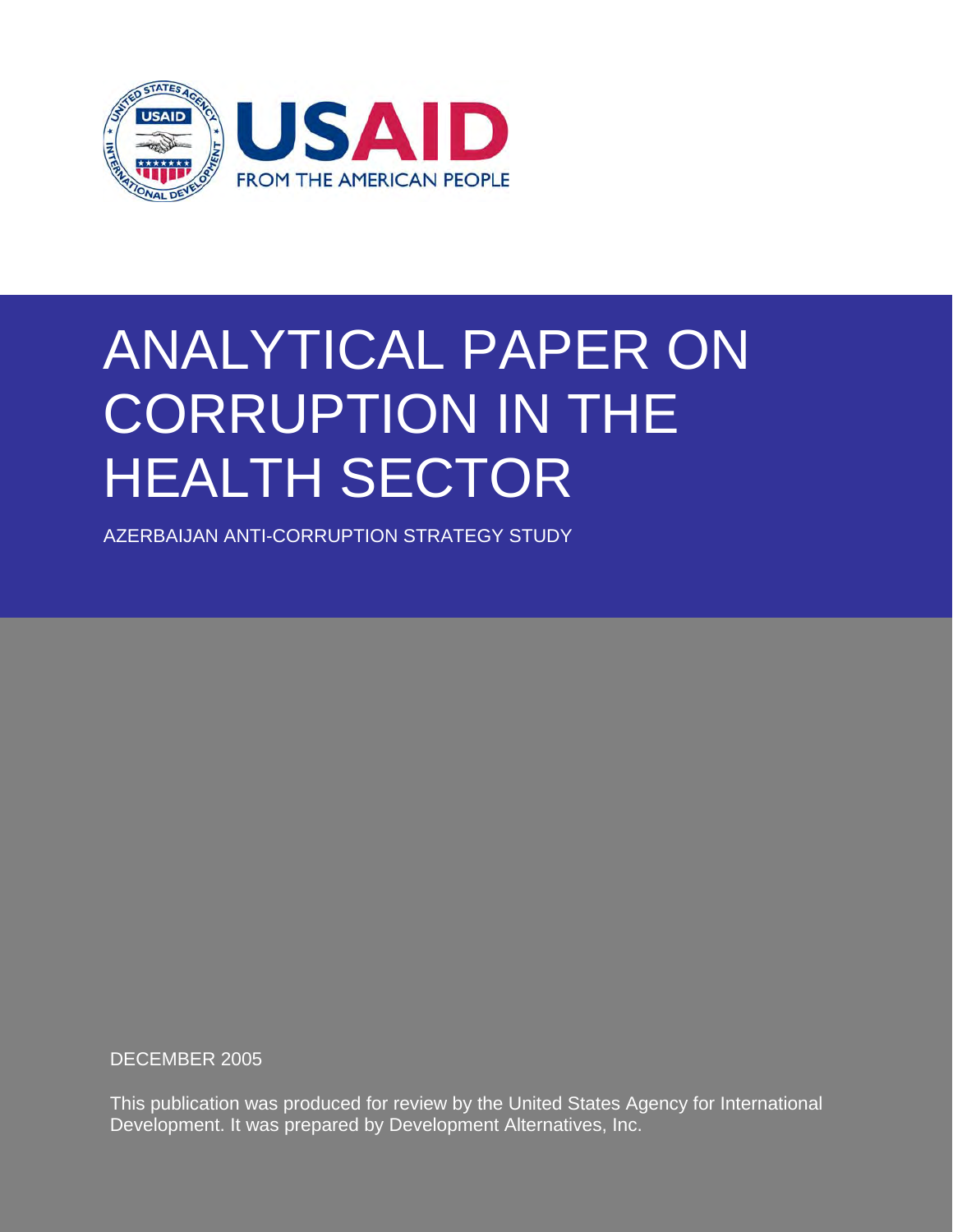# ANALYTICAL PAPER ON CORRUPTION IN THE HEALTH SECTOR

AZERBAIJAN ANTI-CORRUPTION STRATEGY STUDY

By

Taryn Vian, Health Finance Specialist Development Alternatives, Inc. with Dilara Valikhanova, M.D., Ph.D. Caspian Business Consultants

for

USAID/Caucasus-Azerbaijan Anti-Corruption Strategy Study

Under

USAID/FMI Prime Contract No. FFP-I-00-04-00095-00 Task Order FFP-I-02-04-00095-00 DAI/FMI Subcontract No. 01-DAI-CLIR, Task Order No. 1 DAI Project # 5155-100-05S-001

The authors' views expressed in this publication do not necessarily reflect the views of the United States Agency for International Development or the United States Government.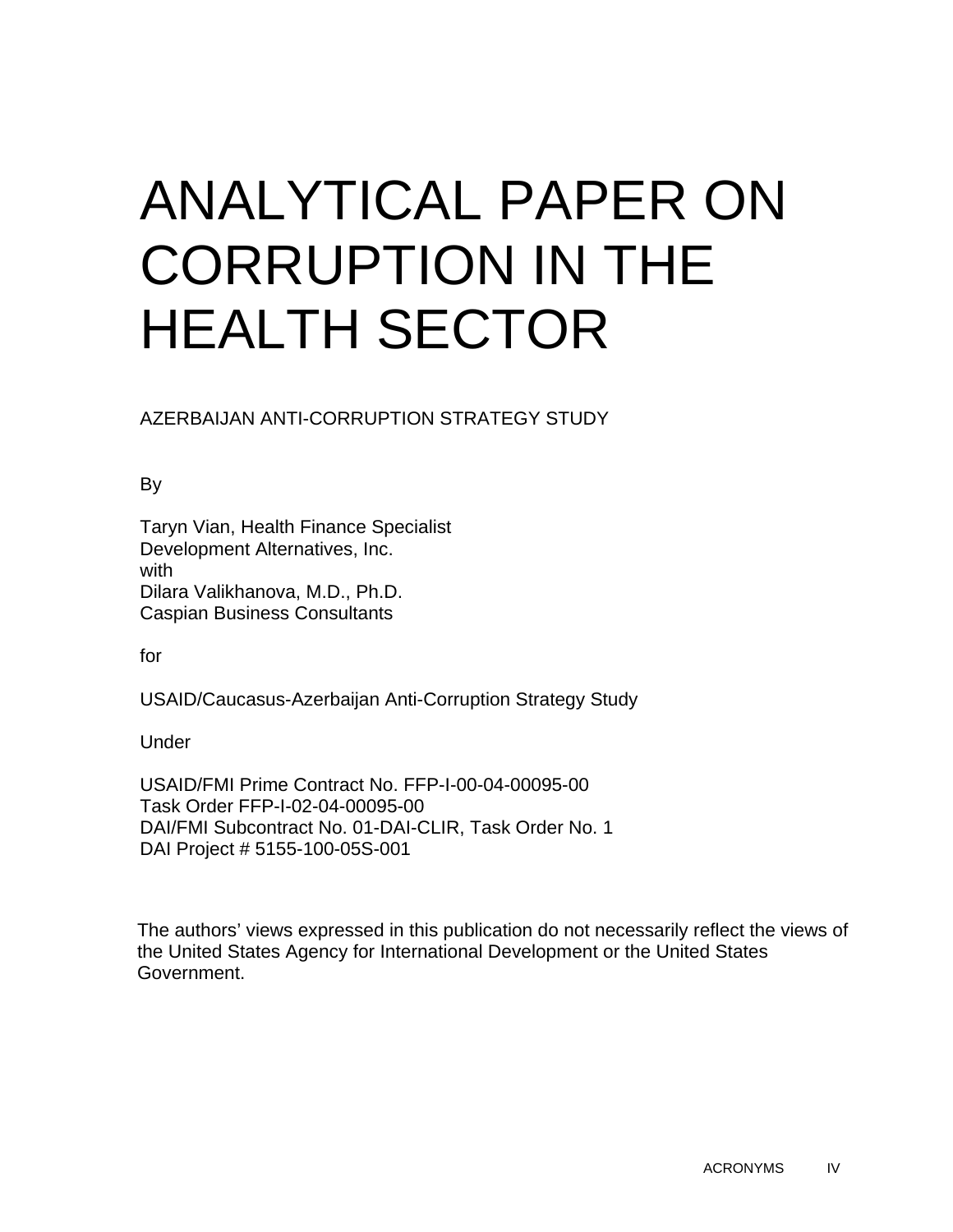## **Acknowledgments**

We would like to thank the staff of Caspian Business Consultants, including the interpreters and drivers who participated in fieldwork, for their assistance during this study. Chuck Johnson provided helpful input to the scope of work and suggested ways we could relate our findings to USAID's overall anti-corruption strategy. USAID/Azerbaijan and Development Alternatives, Inc. staff were helpful in suggesting potential contacts, making arrangements, and critiquing ideas. Rich Feeley of the Boston University School of Public Health provided ideas on anticorruption strategies and health reforms. Finally, we are grateful to the many people in Azerbaijan who care about health and who took the time to share their worries and concerns, as well as their faith and hope. Taryn Vian

tvian@bu.edu with Dilara Valikhanova, M.D., Ph.D. vdilara@yahoo.com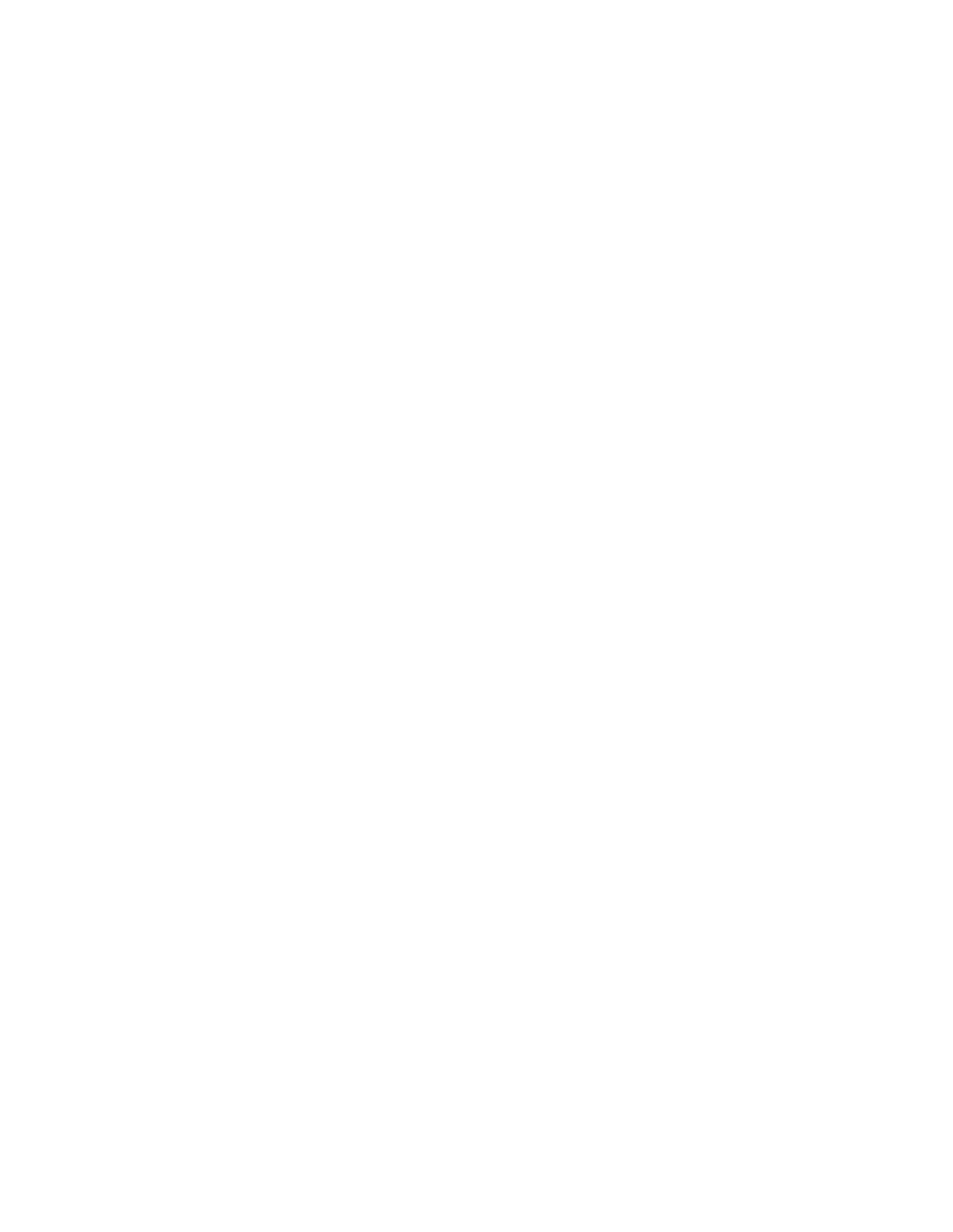### **ACRONYMS**

| WHO | CCM<br>DAI<br>GDP<br><b>GTZ</b><br>HAI<br>LFA<br>MOH<br>NGO<br>NRHO<br>PR<br>ТB<br>UN<br><b>UNFPA</b><br><b>UNICEF</b><br><b>UNOPS</b><br>USAID | <b>Country Coordinating Mechanism</b><br>Development Alternatives, Inc.<br>gross domestic product<br><b>German Technical Cooperation Agency</b><br><b>Health Action International</b><br><b>Local Fund Agent</b><br>Ministry of Health<br>nongovernmental organization<br><b>National Reproductive Health Office</b><br><b>Principal Recipient</b><br>tuberculosis<br><b>United Nations</b><br>United Nations Population Fund<br>United Nations Children's Fund<br>United Nations Office for Project Services<br>United States Agency for International Development |  |
|-----|-------------------------------------------------------------------------------------------------------------------------------------------------|---------------------------------------------------------------------------------------------------------------------------------------------------------------------------------------------------------------------------------------------------------------------------------------------------------------------------------------------------------------------------------------------------------------------------------------------------------------------------------------------------------------------------------------------------------------------|--|
|     |                                                                                                                                                 | <b>World Health Organization</b>                                                                                                                                                                                                                                                                                                                                                                                                                                                                                                                                    |  |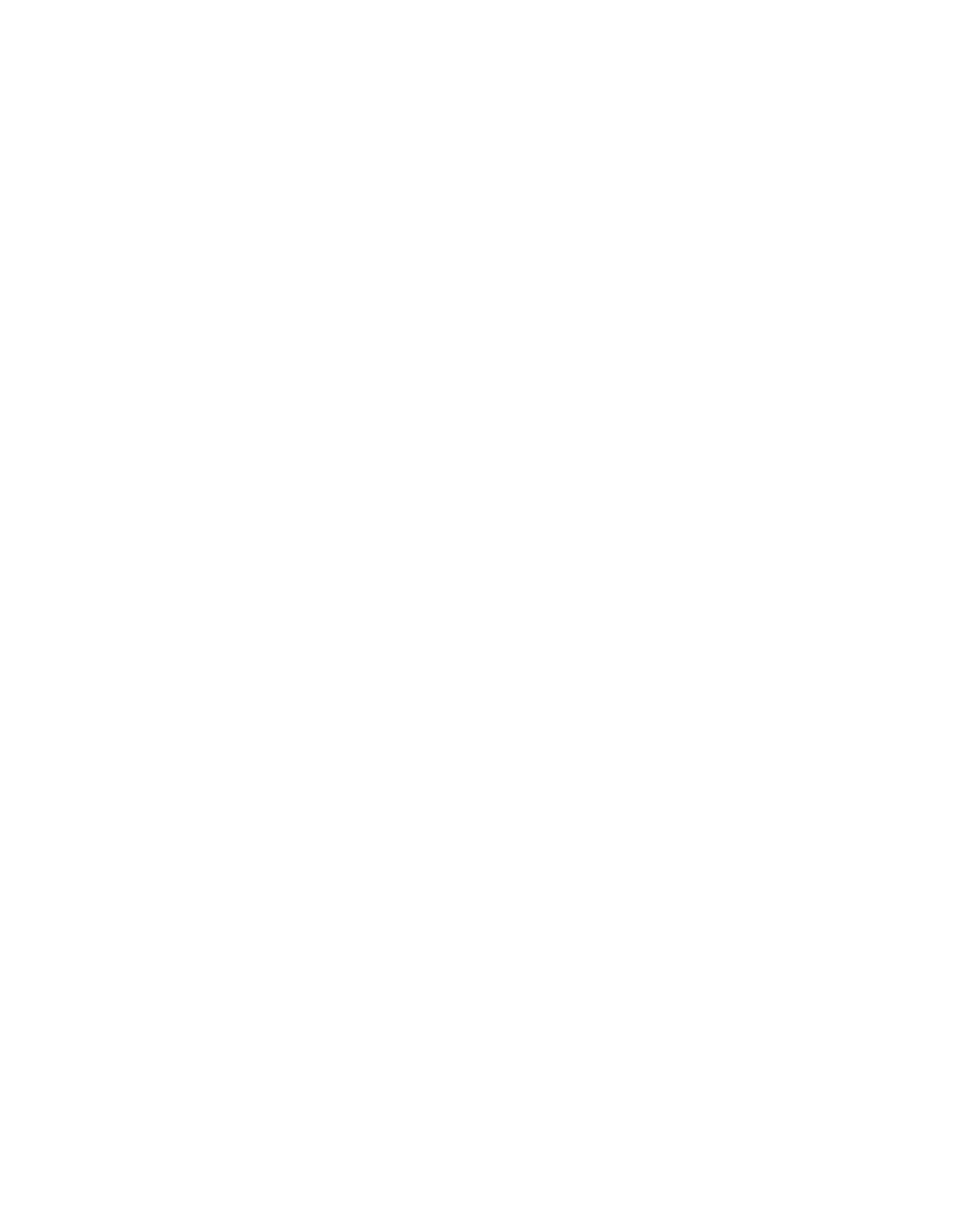## **Foreword**

This report's focus is on analysis of root causes of corruption in the health sector and vulnerabilities that allow corruption (as well as inefficiency and other forms of waste of public resources) to occur. In the course of this study, some people interviewed expressed concerns about maintaining anonymity, fearing potential repercussions from disclosure of personal experiences with or knowledge about corruption. To address these concerns and protect confidentiality, we have not listed contacts or field sites except to describe official meetings held with Ministry of Health (MOH) officials.

This anti-corruption assessment in the health sector was conducted under the previous Minister of Health. During the final days of the consultancy, the Minister was replaced, and other people within the MOH have also left since, including several who were interviewed for this study. The assessment reflects the situation and MOH direction at the time of the analysis, and recommendations should be considered in light of any changes that the new administration may put in place. The authors are solely responsible for the substantive content of the paper. The views expressed in this paper have been reviewed by the study team leader but have not been endorsed by Development Alternatives, Inc.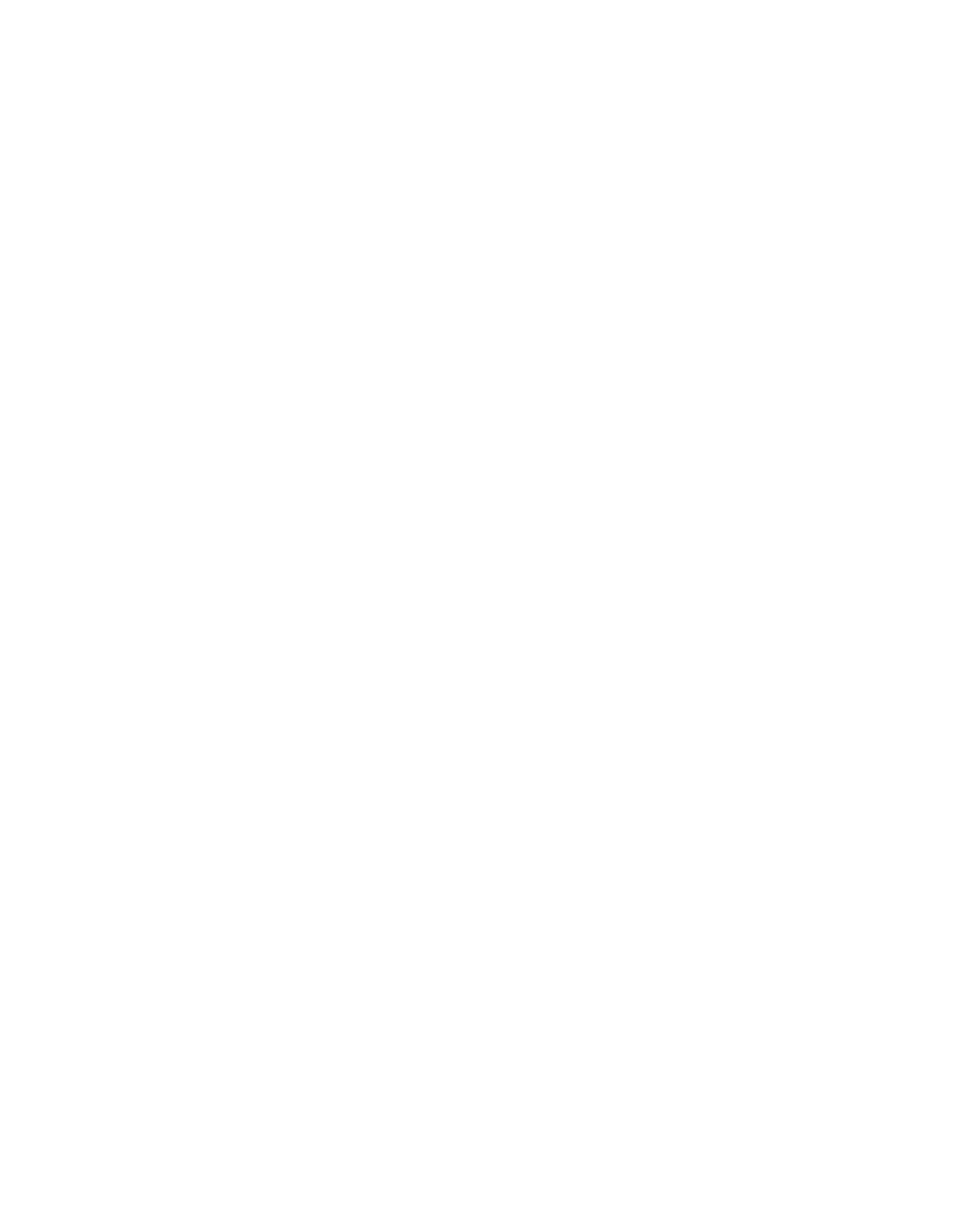### **TABLE OF CONTENTS**

#### **I. PURPOSE AND METHODS**

| <b>II. BACKGROUND AND CONTEXT</b> | $\mathbf{3}$ |
|-----------------------------------|--------------|
|                                   |              |
|                                   |              |
|                                   |              |

#### **III. FINDINGS**

| <b>III. FINDINGS</b> |  |
|----------------------|--|
|                      |  |
|                      |  |
|                      |  |
|                      |  |
|                      |  |
|                      |  |
|                      |  |
|                      |  |
|                      |  |
|                      |  |

#### **IV. ACTIONS**

| <b>IV. ACTIONS</b> | 21 |
|--------------------|----|
|                    |    |
|                    |    |
|                    |    |
|                    |    |
|                    |    |

#### **BIBLIOGRAPHY**

27

 $\mathbf{1}$ 

| ANNEX A: ELEMENTS OF LAWS TO REGULATE PRIVATE PRACTICE OF |       |
|-----------------------------------------------------------|-------|
| <b>MEDICINE*</b>                                          | $A-1$ |
|                                                           |       |

#### ANNEX B: FLOW OF FUNDS FROM THE MINISTRY OF FINANCE  $B-3$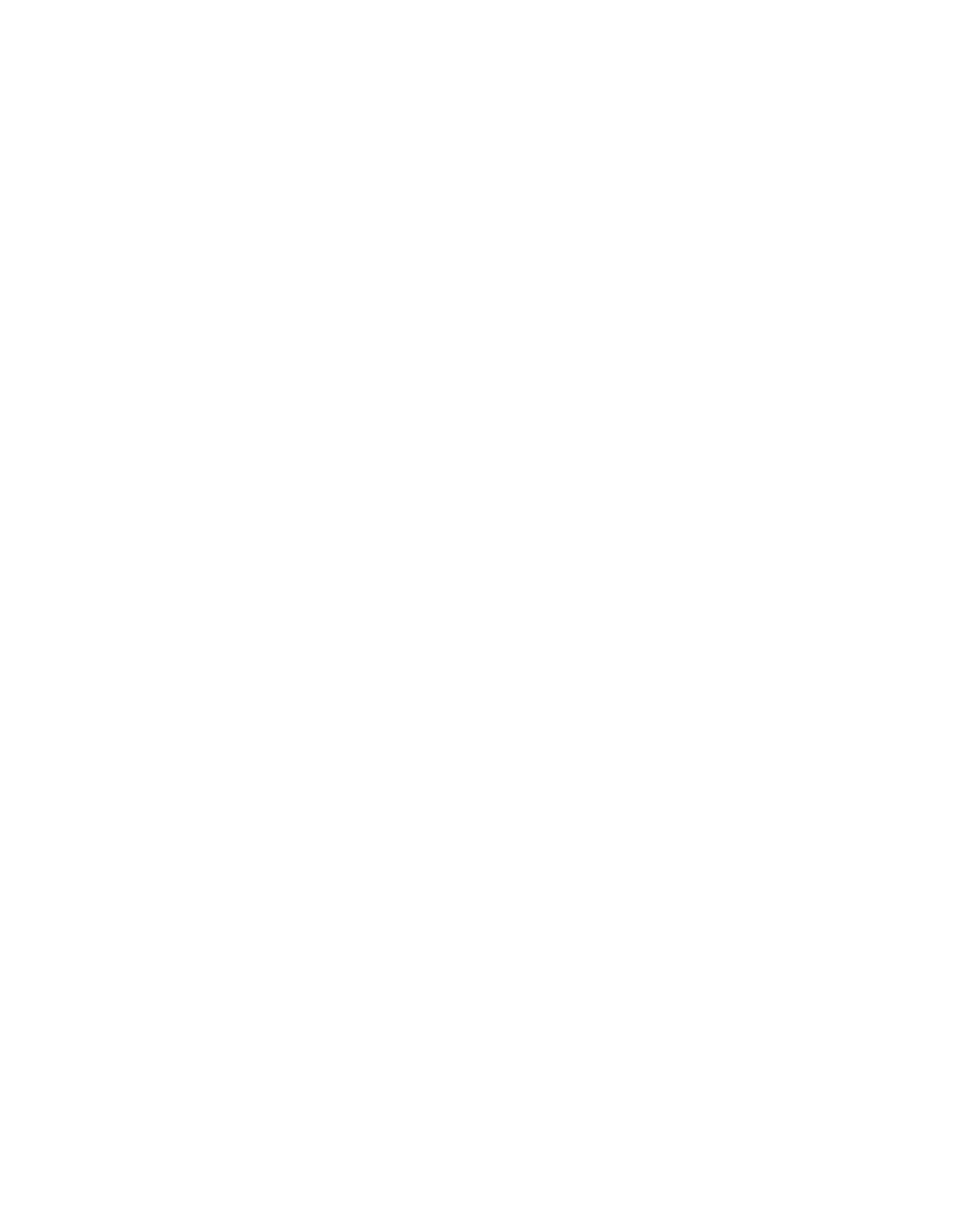#### **LIST OF TABLES**  Table

| $I$ dult |                                                                              |  |
|----------|------------------------------------------------------------------------------|--|
|          | 1 Functions with Vulnerabilities to Corruption in Azerbaijan's Public Health |  |
|          |                                                                              |  |
|          |                                                                              |  |
|          |                                                                              |  |
|          |                                                                              |  |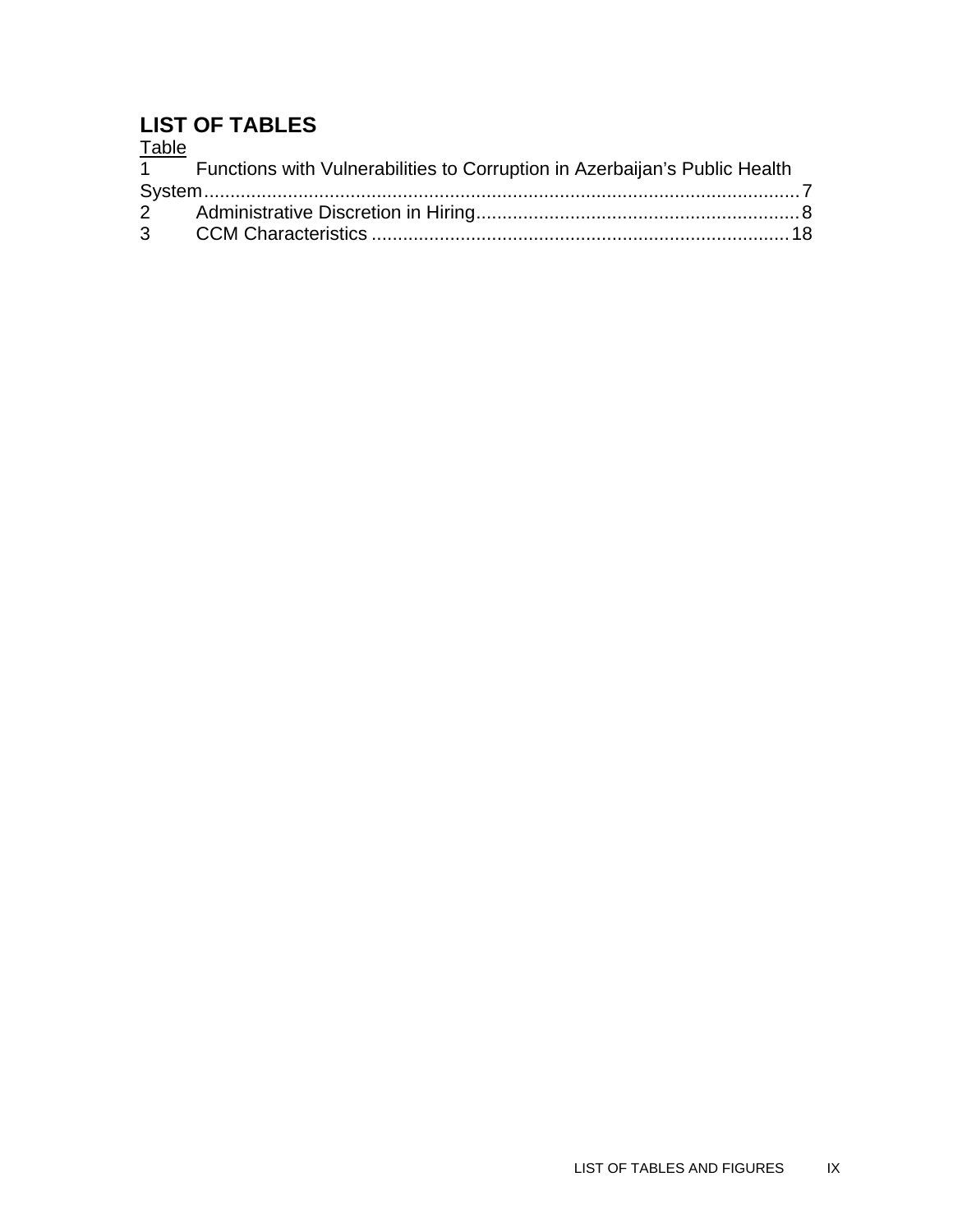## <span id="page-11-0"></span>**I. Purpose and Methods**

This review of health and anti-corruption in Azerbaijan is part of a larger USAID/Azerbaijan Anti-Corruption Study and Strategy Development, implemented with assistance from Development Alternatives, Inc. (DAI). The purpose is to:

- Assess the adequacy of the administrative and regulatory framework for the Ministry of Health (MOH) and describe constraints to effective operation;
- Assess the extent, nature, and organization of corruption in the health sector;
- Identify corrective actions and changes to fully implement laws and regulations and monitor operations; and
- Identify resources needed and supporters of reform activities.

The review was conducted through document review and interviews. We met with MOH officials, government medical staff and former staff, staff and former staff of externally funded projects, private providers, and members of the general public. The study viewed corruption as the result of vulnerabilities in government institutions and policies, unregulated discretion, and poor control systems. Within this environment, government agents can easily act to pursue their own self-interests instead of serving the public interest: with little chance of being caught or punished, the rewards of corruption outweigh the costs. $1$  To deter corruption, we must change the policies and systems that allow this economic equation to favor corruption. We applied a control systems review approach to 1) identify areas of high vulnerability to corruption based on risk factors, and 2) evaluate the adequacy of existing control mechanisms to minimize risks. This approach focuses mainly on prevention of corruption through improvement of incentives, administrative management structures and tools, and transparent monitoring.

The study was not designed to measure corruption indicators or experiences such as inflated supply prices, absenteeism rates, or reported experience offering bribes or being asked to make them. $^2$  $^2$  It also was not designed to identify healthcare fraud using forensic accounting techniques. In working only with individuals' perceptions of corruption rather than with measures of actual experience with corruption, we recognize that we may be overestimating the extent of corruption in the health sector. In Bulgaria, comparisons of measures of perception and experience with corruption show that perceptions are consistently higher than actual experience. $3$ Nevertheless, perception that corruption is involved in public services can weaken confidence in government and is therefore cause for concern.<sup>[4](#page-11-4)</sup> In addition, strategies to reduce the risk of corruption can also reduce government inefficiencies and waste, and are worth pursuing for this reason as well.

 $\frac{1}{1}$ Klitgaard, Maclean-Abaroa, and Parris, 2000, pp. 22–7.

<span id="page-11-2"></span><span id="page-11-1"></span><sup>2</sup> These methods have been used to identify and deal with problems of corruption in Latin American hospitals, as documented in DiTella and Savedoff, 2001. Such studies take more time to plan and implement, however.

<span id="page-11-4"></span><span id="page-11-3"></span><sup>3</sup> Krastev, 2004, pp. 84–5. See also Miller, Grodeland, and Koshechkina, 2001.

<sup>4</sup> World Bank, 2003.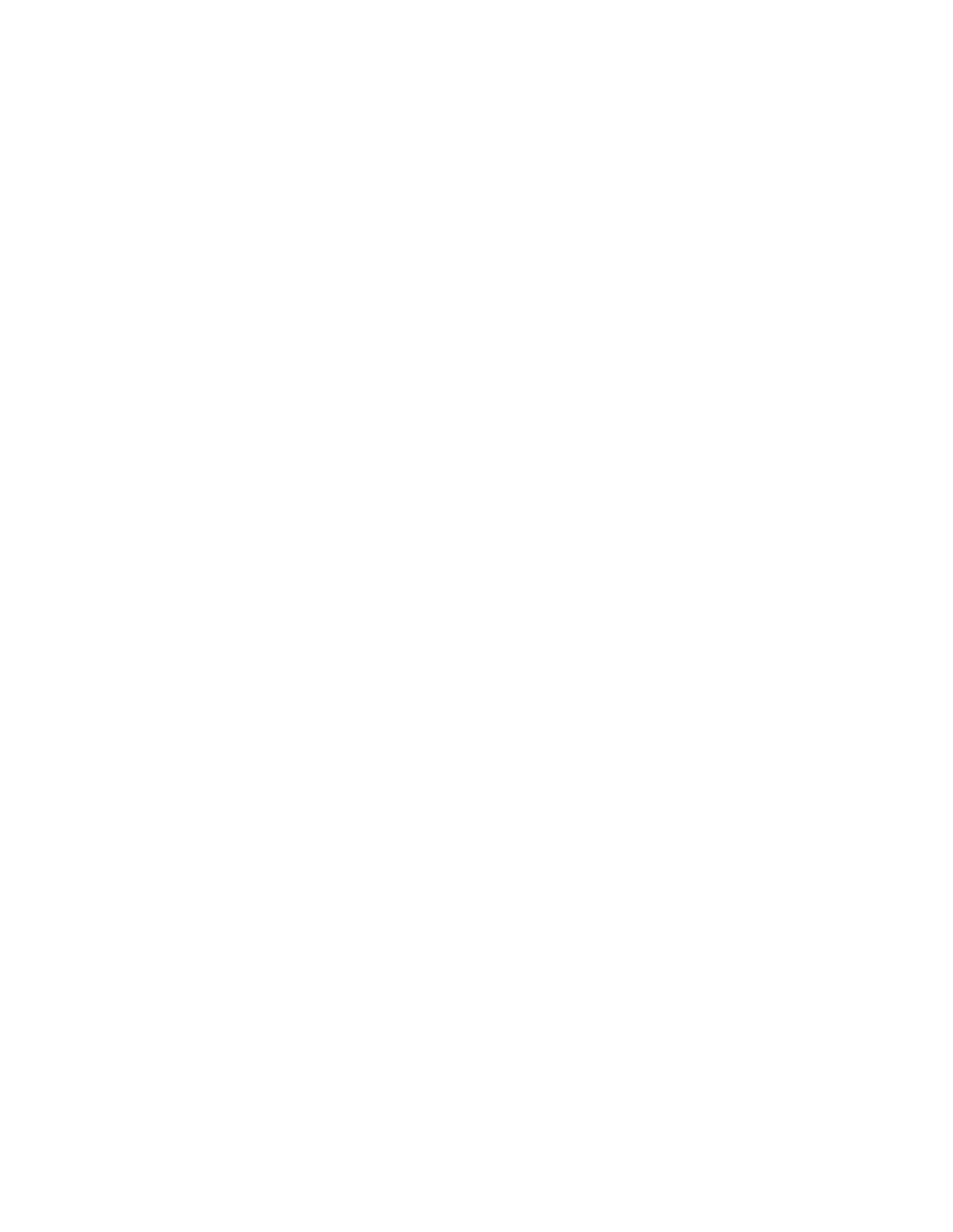## <span id="page-13-0"></span>**II. Background and Context**

This section provides basic background information on the organization and financing of the health sector in Azerbaijan and health status indicators. It also discusses current issues and controversies that have implications for progress in reducing vulnerability to corruption, and reviews experiences in selected other countries.

#### **A. Health system and health status**

The constitution of the Azerbaijan Republic guarantees the people the right to protection of health and to medical care. This has been interpreted to mean that healthcare is the responsibility of the state, and that most healthcare services should be provided free of charge. Government services are provided through an extensive network of more than 4,300 health facilities, with an oversupply of hospitals including republican (teaching) hospitals, central district hospitals, rural hospitals, polyclinics, and private hospitals. The country has ample medical personnel, although medical practice protocols and education curricula are outdated and non-evidence-based in many areas. Azerbaijan has a high number of hospital beds per population when compared to the European Union-15 average. Bed occupancy is low, while length of stay is long: the World Health Organization (WHO) estimated in 2003 that average bed occupancy in acute care hospitals was only 26 percent, while length of stay was 1[5](#page-13-1).8 days.<sup>5</sup> There is a small but growing private sector in Azerbaijan, and almost all pharmacies and dental clinics are privately owned. Parallel healthcare systems serve the Ministries of Oil, Railways, and Defense.

The healthcare system is severely underfunded, with unequal access to services and poor quality of care, especially in rural areas. Government funds are insufficient to cover salaries at a level required to meet basic living standards or finance infrastructure and pharmaceuticals. The government spent less than 1 percent of gross domestic product (GDP) on health in 2004, and the hospital sector received the greatest share of spending. Healthcare services are mostly paid for by out-ofpocket expenditures (about 75 percent of total health expenditures). Informal payments represent approximately one-third of all out-of-pocket spending. While mandatory health insurance has been approved as a policy reform in 1999, it has yet to be implemented.

External partners and financing sources in the health sector include the U.S. Agency for International Development (USAID), the World Bank, the United Nations Children's Fund (UNICEF), the United Nations Population Fund (UNFPA), WHO, the German Technical Cooperation Agency (GTZ), and the Global Fund. Azerbaijan recently completed a five-year, \$5 million Primary Health Care project funded by the World Bank and implemented in collaboration with UNICEF. The UNICEF implementation component ended under a cloud of corruption allegations, and the country representative has been replaced. Negotiations for a second, larger followon loan for \$50 million have been slow and the MOH has threatened to turn down the loan. The Azerbaijan MOH also declined to participate in a multisector early childhood development project financed by the Asian Development Bank. UNICEF and WHO are collaborating on immunization program support, and GTZ assistance

<span id="page-13-1"></span> 5 World Bank, 2005.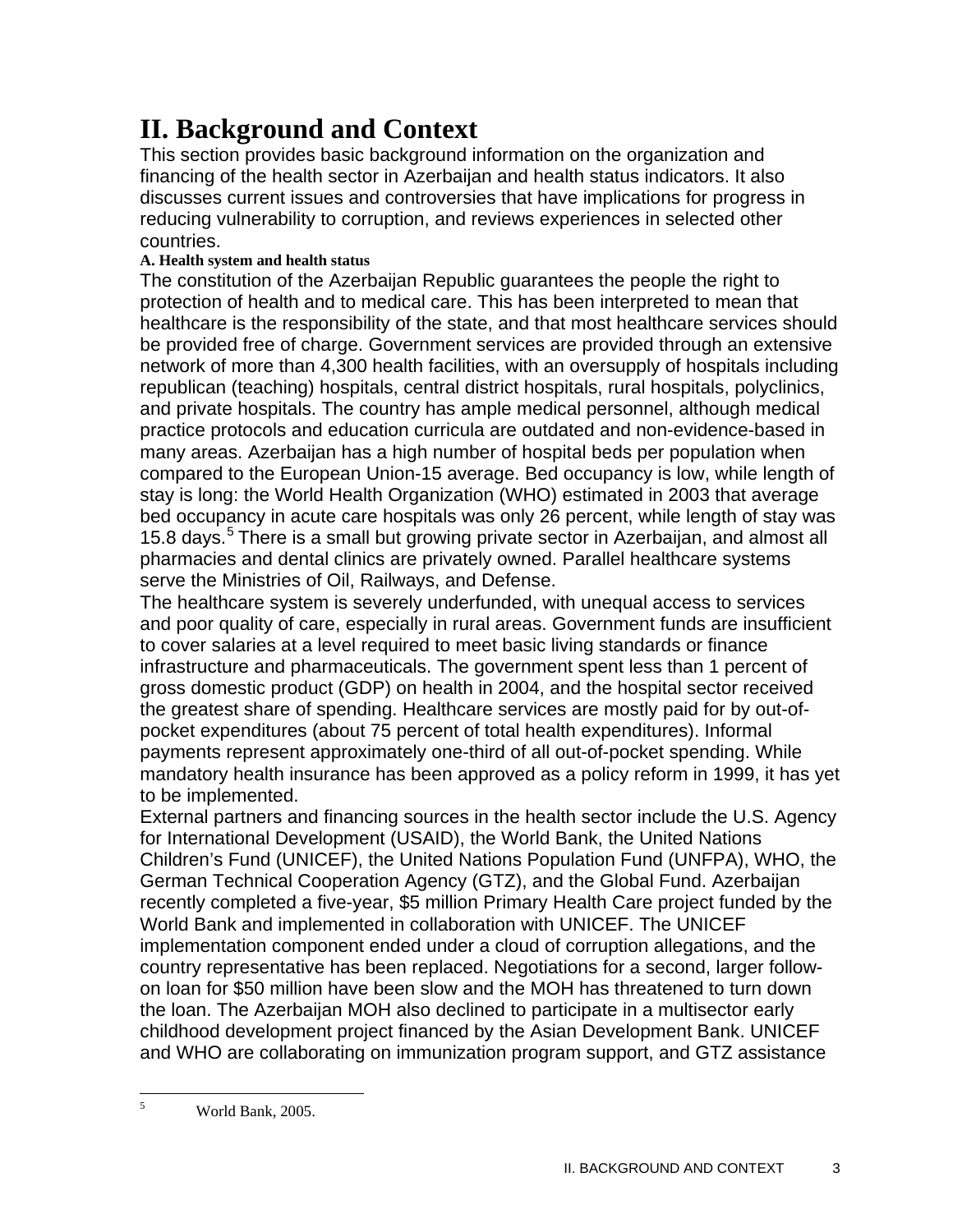<span id="page-14-0"></span>is supporting tuberculosis (TB) treatment services. Azerbaijan won its first Global Fund grant, for HIV/AIDS program support, in 2004, and a second award, for the TB program, in 2005.

USAID funds projects supporting primary healthcare service delivery and health reform, reproductive health, child survival, emergency medicine, health information (demographic and health survey), and marginalized children. In addition, USAID's accomplishments in the area of community development are relevant to anticorruption strategies that rely on participation of civil society. For example, under the recently ended Azerbaijan Humanitarian Assistance Project, which involved several international nongovernmental organizations (NGOs), community members were mobilized to create health facility boards or community health funds to manage community-based cost recovery schemes in order to solve health problems using local resources. This approach promoted accountability through community oversight and management tools such as accounting and information systems. Such tools have been associated with reduced informal payments and input prices paid. $6$ **B. Issues and controversies** 

Data reliability is an important concern in Azerbaijan. The World Bank and WHO have noted that official health statistics may not reflect real health needs because many people do not seek care in the government facilities from which the official statistics are generated.<sup>[7](#page-14-2)</sup> At the same time, more than one government official interviewed suggested that external development agencies may be exaggerating estimates of mortality in order to paint a dismal picture of the situation in Azerbaijan and raise more funds for themselves. Survey statistics from UNICEF's multi-indicator cluster survey, and a USAID/Centers for Disease Control and Prevention-sponsored reproductive health survey, indicate that mortality rates are several times higher than those reported in MOH and vital statistics reporting systems. Indicators of healthcare-seeking behavior and expenditures, collected from household-level surveys, show large numbers of people not accessing care due to lack of funds. While external partners and government officials agree that there is a pressing need to increase government financing in the health sector, questions about data reliability prevent agreement on priority interventions to pursue.

Disagreement also exists on the need to "rationalize" the hospital sector by decreasing hospital beds and reducing staff. Several government officials interviewed were not in favor of reducing beds or staff, and the WHO representative suggested that beds needed to be kept at current levels in order to be prepared in case of natural disaster or a bioterrorist attack. The inability to agree on a statistical baseline and to gain traction on health reforms are important contextual factors affecting anti-corruption strategies.

Factors outside the health sector also influence the nature and extent of corruption in health. In Azerbaijan, some of these factors include the radical transformation of political and economic systems post-Soviet Union, increasing poverty and social inequities associated with social and economic change, the legacy of war with Armenia and the resulting large population of internally displaced people, the influence of relationships and clanship on public choices and government, the

<span id="page-14-1"></span> $\frac{1}{6}$ DiTella and Savedoff, 2001.

<span id="page-14-2"></span><sup>7</sup> G&G Consulting, 2003, p. 7.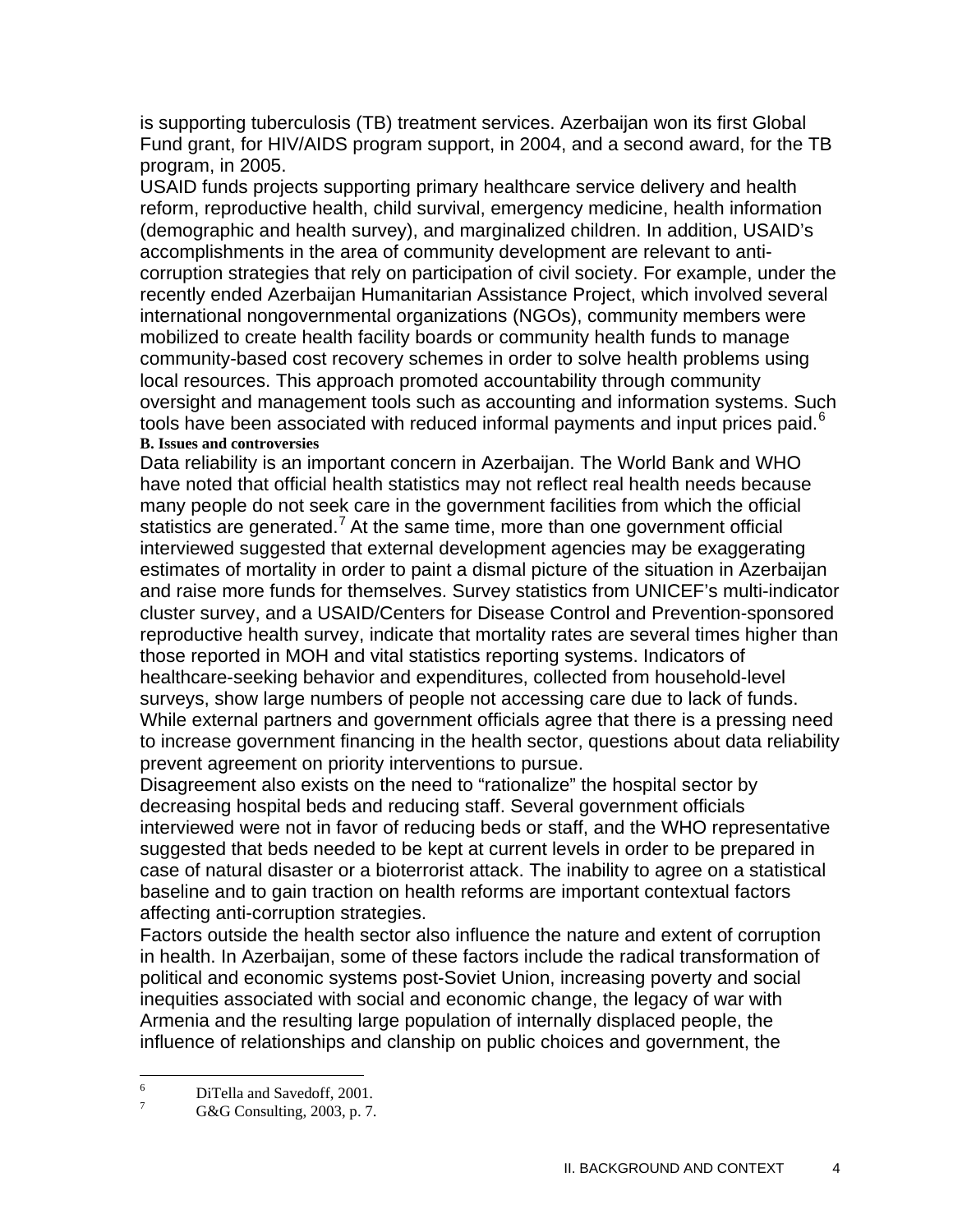<span id="page-15-0"></span>ineffective judiciary and legislature, and the expected large increase in GDP in 2005–2006, estimated at 26–30 percent per year, due to increased oil prices (Azerbaijan's major export).<sup>[8](#page-15-1)</sup>

Finally, this consultancy took place during the run-up to parliamentary elections in the first week of November. On October 20, 2005, several ministers were dismissed from office on the order of the President, including the Minister of Health.<sup>[9](#page-15-2)</sup> **C. Other countries' experiences** 

Other countries in the region are beginning to confront corruption in the health sector. Studies have been completed on corruption in reproductive health and maternal and child health services in Armenia,<sup>[10](#page-15-3)</sup> pharmaceuticals in Bulgaria,<sup>[11](#page-15-4)</sup> and the health sector in general in Albania.<sup>[12](#page-15-5)</sup> In addition, the 2006 Global Corruption Report by Transparency International will focus on corruption in the health sector.<sup>[13](#page-15-6)</sup> Findings from these efforts may help inform policy in Azerbaijan.

In both Armenia and Azerbaijan, most healthcare spending is private and much is informal: out-of-pocket spending is 3.5 to 4 times greater than state budget allocation in Armenia,<sup>[14](#page-15-7)</sup> compared to Azerbaijan, where out-of-pocket spending is about 3 times higher than state budget spending.<sup>[15](#page-15-8)</sup> A large portion of out-of-pocket payments in Armenia are informal. Informal payments are made to all levels of staff, from doctors and nurses to janitors. Even hospital visitors may be asked to pay informal fees. Patients are either unaware of their right to free services or too vulnerable to demand them, and analysts believe that unnecessary restrictions on who can provide certain services at what levels, including deliveries and abortions, have increased the informal and formal costs of care and restricting access.<sup>[16](#page-15-9)</sup> Systemic pressures also reinforce the practice of informal payments in Armenia, including very low government funding for public health, medical reimbursement rates set lower than true cost, and problems with accrual accounting in public financial systems.<sup>[17](#page-15-10)</sup> Many stakeholders in Armenia are confused about how public financing flows in the state-funded system. Facility heads had little understanding of budgeting and forecasting and were not prepared to manage scarce funds efficiently. This situation appears similar to Azerbaijan's.

In Albania, government officials perceived that most informal payments were based on tradition and were gratitude payments.<sup>[18](#page-15-11)</sup> Qualitative and quantitative studies helped to demonstrate that this was not the case. Quantitative studies documented

<span id="page-15-5"></span>(meagher@iris.econ.umd.edu). The study was conducted in 2004 but has not been released.

 8 Kostanyan, 2003. Increasing GDP was noted by USAID officials.

<span id="page-15-2"></span><span id="page-15-1"></span><sup>9</sup>  $\frac{9}{10}$  Sultanova, 2005.

<span id="page-15-3"></span> $^{10}$  Pereira, 2005.

<span id="page-15-4"></span>Study conducted for USAID on government effectiveness and pharmaceutical provision, looking especially at weaknesses in the supply chain from drug approval and registration to selection, pricing, procurement, distribution, and use. Center for Institutional Reform and the Informal Sector (IRIS), Department of Economics, University of Maryland. Contact: Patrick Meagher, Associate Director

 $\frac{12}{13}$  Vian, 2003.

<span id="page-15-6"></span> $\frac{13}{14}$  Transparency International, forthcoming.

<span id="page-15-7"></span> $\frac{14}{15}$  Pereira, p. 4.

<span id="page-15-8"></span><sup>&</sup>lt;sup>15</sup> World Bank, 2005, p. 36, citing G&G Consulting, 2005.

<span id="page-15-9"></span> $16$  Pereira, 2005, p. 4.

<span id="page-15-11"></span><span id="page-15-10"></span> $17 \text{ Pereira}, 2005, \text{ p. } 8.$ 

Vian, 2003.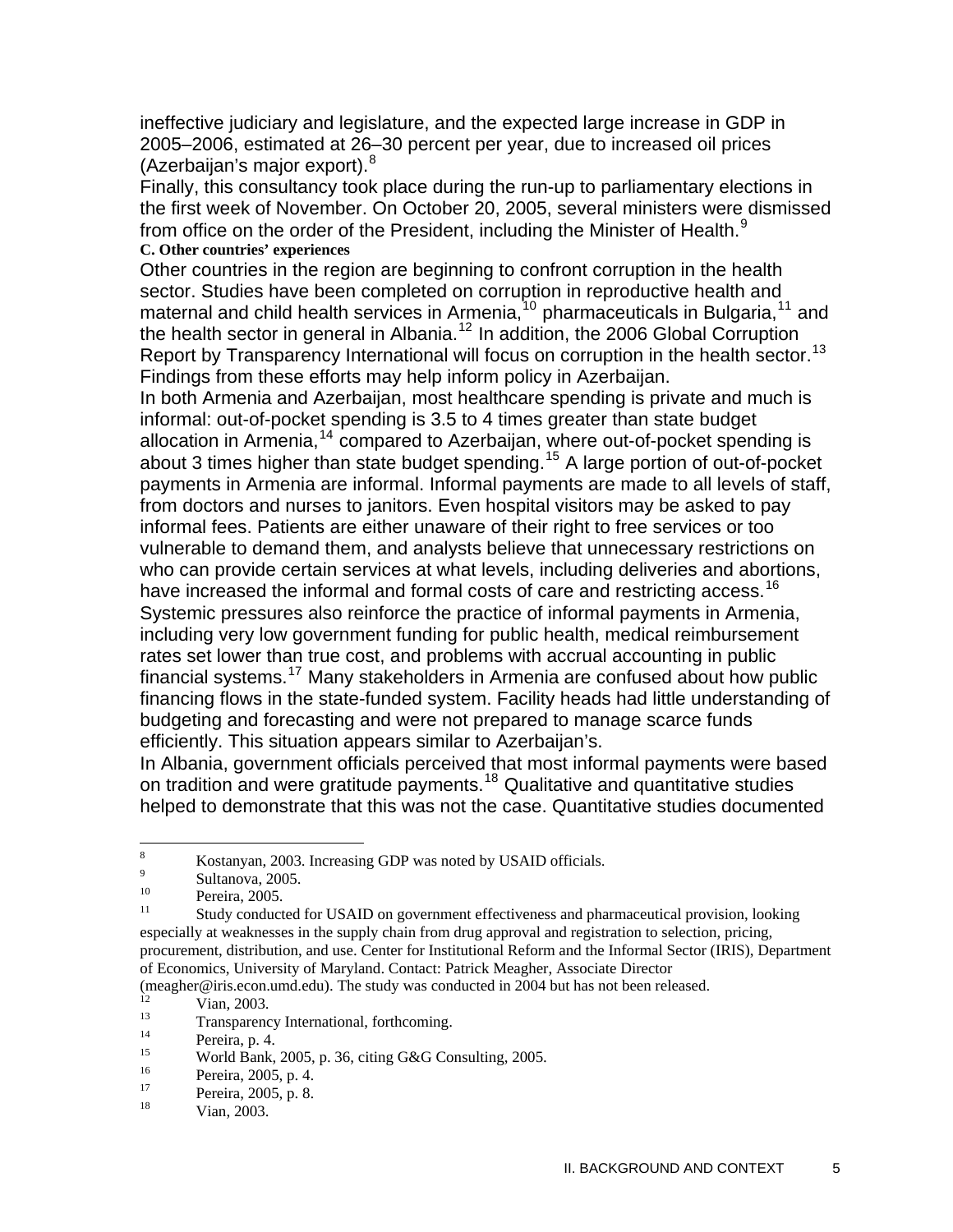out-of-pocket expenditures, separating gifts from other informal payments. Qualitative studies revealed objections to informal payments, not only by patients but also by providers who felt trapped into asking for them. Senior leaders now recognize that informal payments are not, for the most part, based on tradition, and that they have harmful effects. This in turn has built support for reforms to decrease the payments.

Like Azerbaijan, Armenia also has problems with data reliability. In examining the drivers of official misreporting in Armenia, Pereira (2005) identified the primary factors as rigidity in financial systems (lack of line-item flexibility) and poor management control systems that punished managers for failure to achieve plans, without any analysis of reasons for variance. Other factors identified as "enabling" corruption included health policies and standards that are not well-disseminated and sometimes inconsistent, and a pressure to implement health reform without first building the necessary regulatory framework and management capacity. Finally, analysts have noted that "clanism" in Armenia has created an environment where powerful interests are tied to the current informal systems, making it more difficult to mobilize support for reform from within the healthcare system.<sup>[19](#page-16-0)</sup> Recommended anticorruption reforms include increasing patient awareness of free services and the budget process, and getting community action groups to undertake watchdog functions.

<span id="page-16-0"></span><sup>19</sup> Pereira, 2005, p. 3.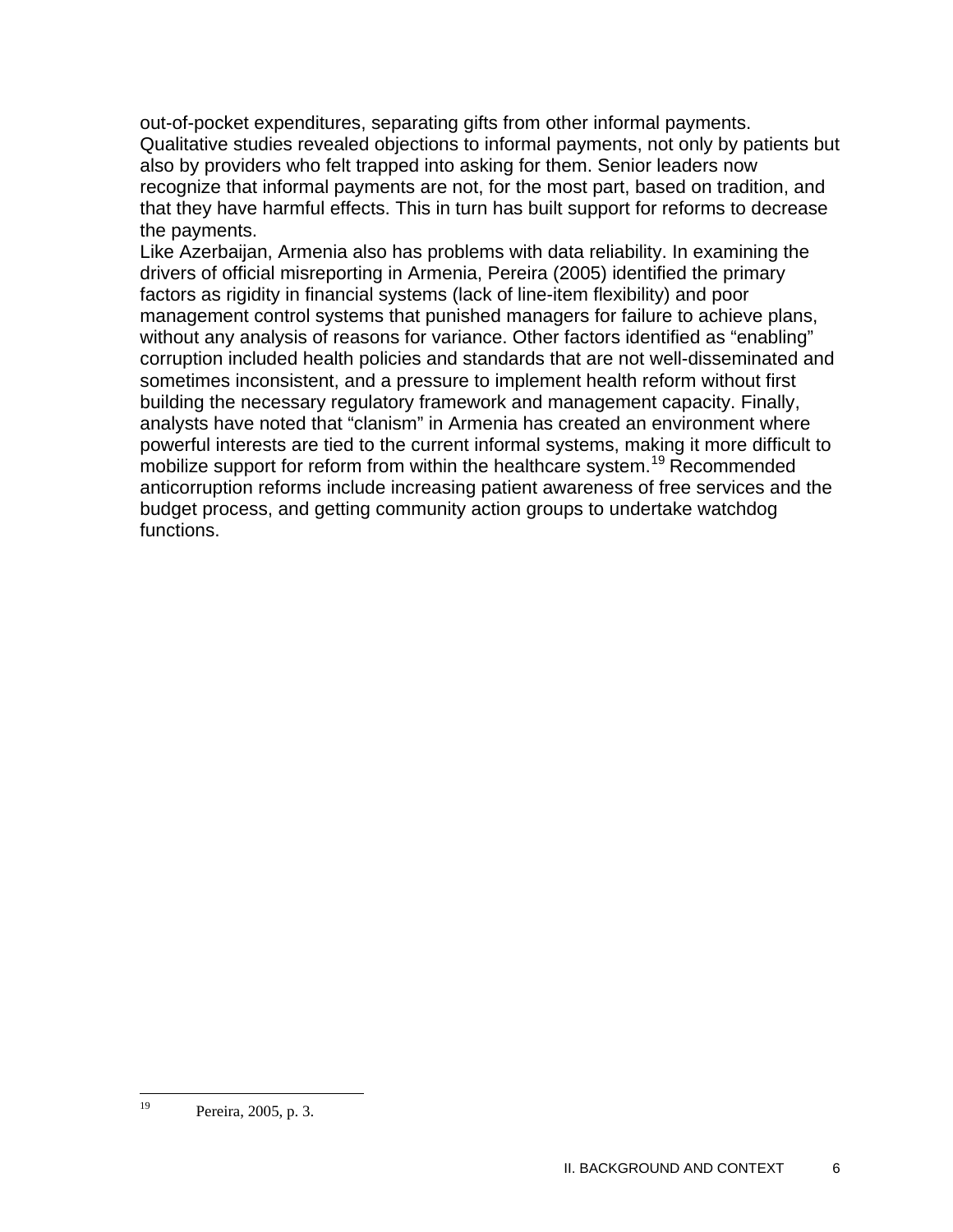## <span id="page-17-0"></span>**III. Findings**

Five areas of vulnerability to corruption are discussed in this report and shown in Table 1, including 1) human resources management, 2) service delivery and informal payments, 3) pharmaceutical policy and management, 4) financial management, and 5) the new Global Fund grant mechanism, under which Azerbaijan has been awarded two grants for HIV/AIDS and TB. People described corruption as being present in the medical education system, e.g. bribes paid for exam grades and over-production of doctors which leads to bribes paid to obtain positions in medical facilities; however, we did not have enough information to analyze these issues in detail.

The USAID Primary Health Care Strengthening Project, which started in September 2005, will review laws and policies that regulate health care financing. Of special interest to the anti-corruption project will be laws and regulations pertaining to private practice of medicine. Annex A highlights components of health law on private practice of medicine which should be considered during the Project's legal review.

| <b>Function</b>                                 | <b>Vulnerabilities</b>                                                                                                                                                                                                                                                                                                                                                | <b>Possible Results</b>                                                                                                                                                                                                                                                                                                                                                                                                                                                                                                                             |
|-------------------------------------------------|-----------------------------------------------------------------------------------------------------------------------------------------------------------------------------------------------------------------------------------------------------------------------------------------------------------------------------------------------------------------------|-----------------------------------------------------------------------------------------------------------------------------------------------------------------------------------------------------------------------------------------------------------------------------------------------------------------------------------------------------------------------------------------------------------------------------------------------------------------------------------------------------------------------------------------------------|
| Human<br>resources<br>management                | <b>Excessive discretion and lack of</b><br>transparency in hiring, promotion, and<br>dismissal or disciplinary decisions<br>• Oversupply of medical professionals,<br>creating rent-seeking opportunities<br>• Poor government pensions, creating<br>disincentives to retirement and further<br>imbalance in labor supply and demand                                  | • Jobs are "bought": medical personnel pay to keep<br>job or to obtain promotion<br>. To obtain money to pay for or retain job,<br>government medical personnel charge patients<br>informally and/or hold second jobs or see private<br>patients, possibly using government resources<br>• Government medical personnel are accountable<br>to the person who hired them and has power to<br>fire them, rather than to the public or to the<br>MOH's mission                                                                                         |
| Service<br>delivery                             | • Very low salaries for medical personnel,<br>combined with excessive discretion and<br>lack of transparency mentioned above<br>• Budgeting based on inputs rather than in<br>relation to activity<br>• Provider payment that is unrelated to<br>performance<br>■ Weak routine data systems<br>• Medical staff are punished for poor health<br>outcomes of population | • Informal payments required for treatment that is<br>supposed to be free<br>· Medical personnel exaggerate diagnoses, favor<br>more expensive treatment options (such as<br>abortion rather than contraceptives), or require<br>medically unnecessary diagnostic tests and<br>treatments to increase informal payments<br>• No accountability for performance of medical<br>personnel or facilities: medical personnel could<br>be absent or not perform their functions<br>• Falsification of health outcome data to avoid<br>disciplinary action |
| Pharma-<br>ceutical<br>policy and<br>management | • Inadequate enforcement of drug and<br>pharmacy licensing policies, inadequate<br>staffing, and lack of administrative mandate<br>to impose fines<br>• Conflict of interest: physician ownership of<br>pharmacies and ancillary facilities<br>• Lack of objective drug information or<br>controls on physician-pharmaceutical                                        | • Bribes by private companies or pharmacies to<br>bring drugs into the country without licensing and<br>registration<br>• Government doctors and administrators with<br>ownership in private pharmacies have little<br>incentive to make sure drugs are available free in<br>government facilities<br>Irrational prescribing                                                                                                                                                                                                                        |

#### **TABLE 1: FUNCTIONS WITH VULNERABILITIES TO CORRUPTION IN AZERBAIJAN'S PUBLIC HEALTH SYSTEM**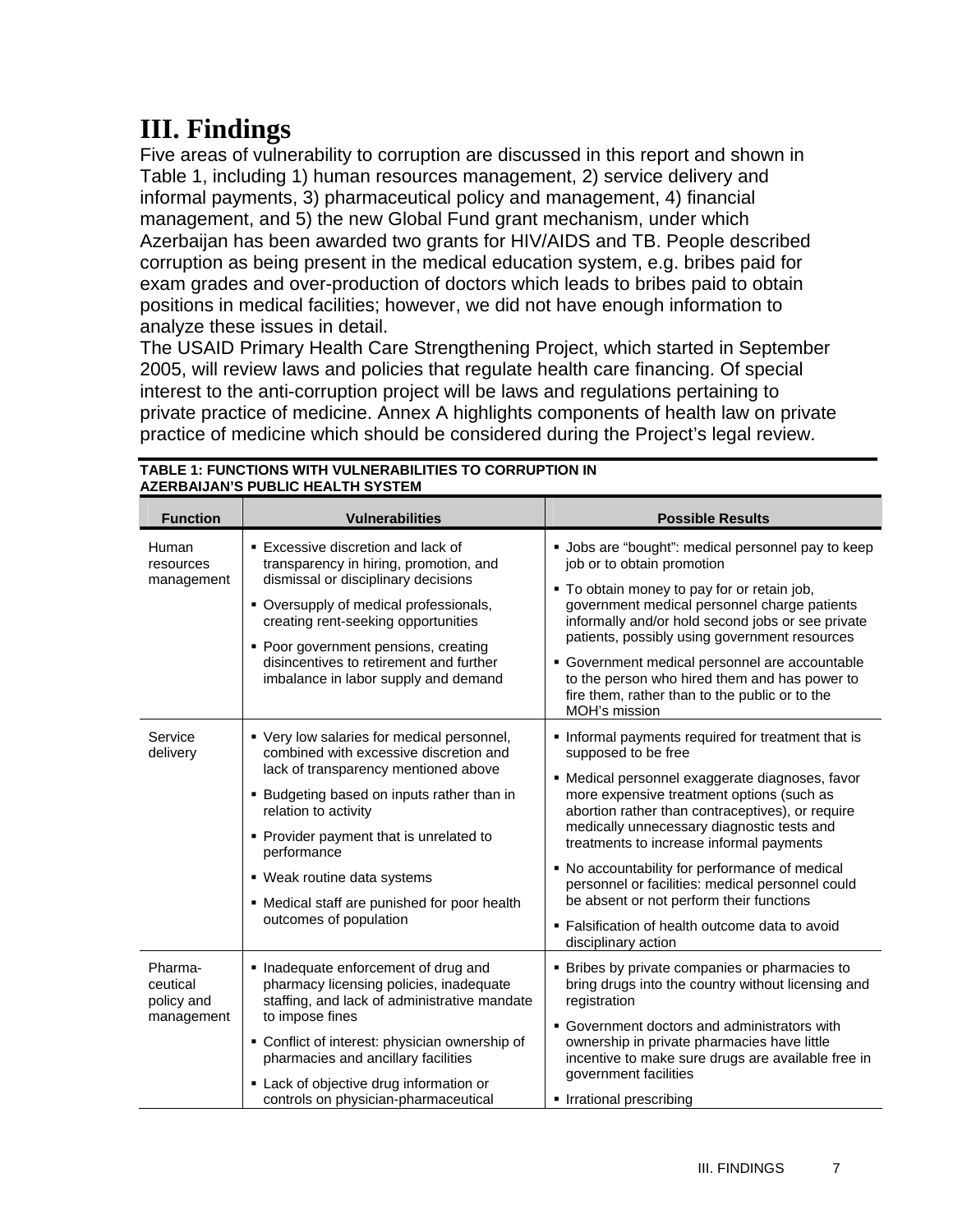<span id="page-18-0"></span>

| <b>Function</b>                      | <b>Vulnerabilities</b>                                                                                                                           | <b>Possible Results</b>                                                                                                                                                                |
|--------------------------------------|--------------------------------------------------------------------------------------------------------------------------------------------------|----------------------------------------------------------------------------------------------------------------------------------------------------------------------------------------|
|                                      | company interactions                                                                                                                             | ■ High drug costs                                                                                                                                                                      |
|                                      |                                                                                                                                                  | • Fake and sub-therapeutic drugs on the market                                                                                                                                         |
| Financial<br>management              | • Bifurcation of funding sources without true<br>provider-payer split                                                                            | • Lack of accountability for efficient and effective<br>use of resources to achieve objectives                                                                                         |
|                                      | • Lack of common understanding of rules for<br>official fees and systems for collection                                                          | • Diversion of budgeted funds or official fee<br>revenue                                                                                                                               |
| Global Fund<br>program<br>management | • Newly created management structure<br>lacking experience (Country Coordinating<br>Mechanism [CCM] and Project<br>Implementation Unit)          | • Decisions favoring the interests of the<br>organization represented by the person with a<br>conflict of interest, with direct financial benefit to<br>the organization or individual |
|                                      | • Pressure to complete budget within short<br>timeframe                                                                                          | • Loss of reputation, integrity of the Global Fund<br>program, and trust in activities and reported                                                                                    |
|                                      | • Large number of subgrantees                                                                                                                    | results                                                                                                                                                                                |
|                                      | • Conflicts of interest affecting participation in<br>meetings to allocate grant funds, monitor<br>implementation, and supervise<br>subordinates | • Procurement fraud                                                                                                                                                                    |

#### **A. Human resources management**

We found excessive discretion and a lack of transparency in decisions related to hiring and disciplinary actions for government health workers. Job vacancies are not widely publicized, and criteria for selecting candidates are not standardized or made public. Similarly, supervisors have a great deal of discretion in procedures to discipline employees.<sup>[20](#page-18-1)</sup> Table 2 outlines the current lines of hiring authority, as described by MOH personnel.

| <b>TABLE 2: ADMINISTRATIVE DISCRETION IN HIRING</b>       |                                                                                                                      |  |
|-----------------------------------------------------------|----------------------------------------------------------------------------------------------------------------------|--|
| <b>Staff Level</b>                                        | <b>Appointment Procedures</b>                                                                                        |  |
| Minister, Deputy Minister                                 | Appointed by presidential decree                                                                                     |  |
| Staff employees of MOH (currently 68)                     | Appointed by the minister with approval of the<br>Collegium (board composed of senior health<br>officials)           |  |
| Young specialists, just graduated                         | Cannot apply to jobs in the public sector without<br>approval of the MOH human resources department                  |  |
| Chief doctor of MOH-financed medical facilities           | Appointed by the minister with approval of the<br>Collegium                                                          |  |
| Other staff working in MOH-financed medical<br>facilities | Appointed by the chief doctor                                                                                        |  |
| District chief doctor/chief of health department          | Appointed by the minister with approval of the<br>Collegium and "with advice" of the district Executive<br>Committee |  |
| Other staff in district facilities                        | Appointed by the chief doctor/chief of health                                                                        |  |

<span id="page-18-1"></span> $20\,$ 20 It is possible that checks on discretion and properly documented personnel selection, promotion, and disciplinary processes do exist at the regional or district level. However, the fact that few people can describe these procedures, and most believe they do not exist, is in itself a problem.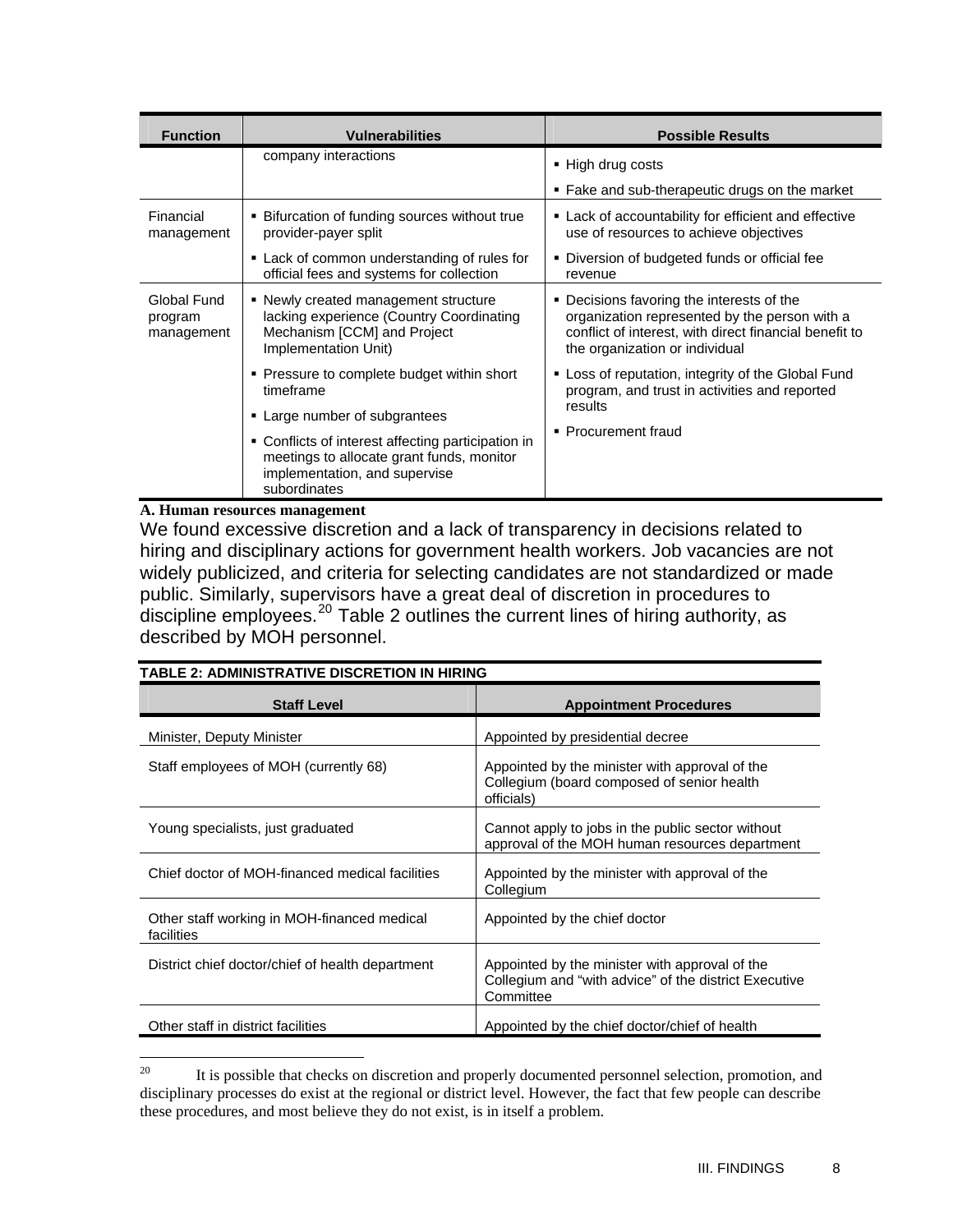department

Weaknesses in human resources management, extremely low salaries, and the opportunity to collect informal fees for service in government health facilities may lead people to pay bribes to obtain government  $\overline{obs}$ <sup>[21](#page-19-0)</sup> Another factor increasing the risk of bribes for jobs is the current imbalance in supply of and demand for health workers; many more medical professionals enter the job market each year than are needed. The MOH estimates that Azerbaijan graduates 2.5 times as many doctors per year than are needed, and the World Bank (2005) estimates that there is a 30 percent oversupply of physicians at the national level.<sup>[22](#page-19-1)</sup> The World Bank report also noted imbalances in distribution of medical personnel by location (favoring urban) and function (favoring hospitals), possibly exacerbated by the better opportunities to obtain informal revenue in urban hospitals.<sup>[23](#page-19-2)</sup>

In addition, pension policies provide a disincentive to retirement. It appears that government workers who are at the mandatory age for retirement may opt to continue working at full salary if they agree to receive only half of their pension. According to the MOH personnel director, most people of retirement age opt to continue working, presumably receiving full salary and half pension. The retention of these older workers keeps new places from opening up in public service and creates more pressure for employment bribes.

Interviews suggest that a doctor might be asked to pay \$10,000–\$30,000 for a position as a hospital-based government medical care provider, while a higher-level official—such as an administrator who is also a provider of medical services—might pay much more. Once having paid to obtain a position, government medical personnel may be asked to continue making payments to maintain their positions or to obtain promotions. Reportedly, the expected payment is calibrated to the informal earning capacity of the medical staff member. Personnel who do not make such payments could risk dismissal, demotion, or transfer to an undesirable posting, although if a person does not have high earning capacity he might not be asked to make regular payments.

The costs of this type of corruption are that medical personnel have great incentive to charge patients informally for care and to prescribe unnecessary treatment to increase their revenue. These issues are described further in the next section. Another effect of corruption is that medical personnel who wish to retain their positions but do not want to charge patients in public facilities for care that is supposed to be free must find a way to afford the maintenance payments. This can be an incentive to take on another job (resulting in occasional absenteeism from the government job), maintain a private practice on the side after hours, or work in a private clinic on government time.

Lack of control systems for decisions to fire employees creates two types of situations. First, an official with hiring discretion can fire an employee who does not make the necessary maintenance payments to keep his or her job, then extort payment from the employee to be reinstated. Second, a poorly performing employee

<span id="page-19-0"></span> $21$ 21 This issue is also mentioned during a discussion of salaries for medical personnel in World Bank, 2005, Vol. II, p. 99.

<span id="page-19-2"></span><span id="page-19-1"></span><sup>&</sup>lt;sup>22</sup> Interview with MOH Director of Personnel, October 20, 2005; World Bank, Vol. II, p. 72.

World Bank, Vol. II, p. 120.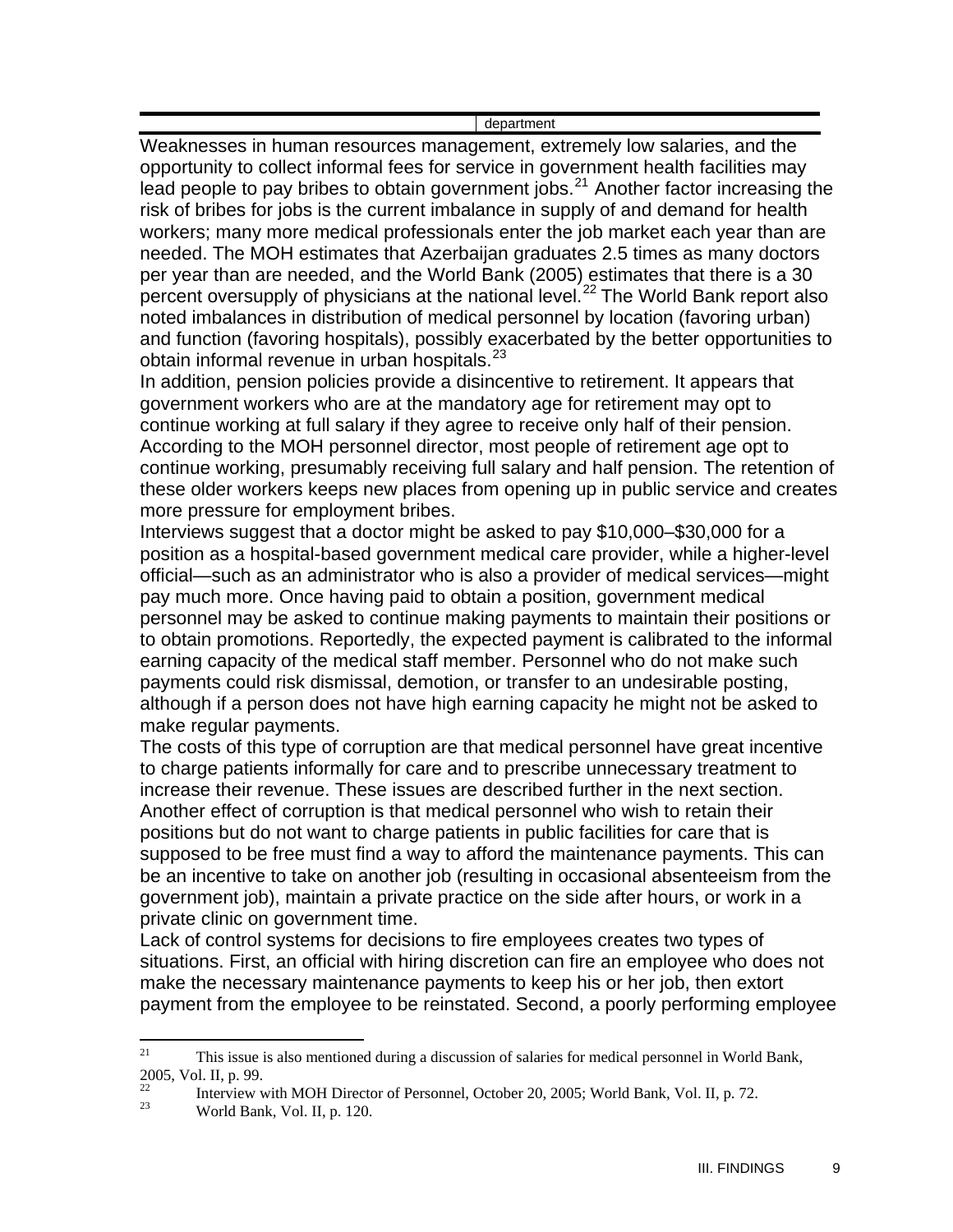<span id="page-20-0"></span>who was rightfully dismissed may be able to bribe his or her way back into the government health system.

Too much discretion also may be a cause of kickback situations involving externally funded projects. For example, staff who are entitled to travel reimbursement are reportedly forced to share a portion of this reimbursement with government supervisors. The employee may be denied further opportunities to work with externally funded projects unless the kickback is made. This practice was described by many people interviewed, and one donor representative even reported having frank discussions with officials about the payments, suggesting that the practice is considered acceptable and is not hidden.

Excessive discretion may be due to lack of proper control systems for human resources management functions, resulting in a form of administrative corruption; however, many people perceive that corruption in human resources management in the MOH is organized vertically: very high officials are involved in a pyramid of payments to retain positions. This type of organization would make the problem less amenable to bureaucratic solutions such as revision of staff responsibilities, development of personnel manuals, or new hiring procedures.

One MOH official suggested that information system improvements could reduce vulnerability to corruption by putting in place a database of job listings for all health positions (including regional as well as Baku-based postings). This is a step in the right direction.

We did not explore supply of nurses or their motivations to accept informal payments. The World Bank reported low levels of nursing resources devoted to clinical care because of the excess of doctors. $^{24}$  $^{24}$  $^{24}$  It appears that informal payments are made to nurses and nurse-midwives, but they may be lower amounts. Future surveys might try to gather more information on informal payments to nurses. **B. Service Delivery** 

Problems related to corruption in service delivery include the practice of requiring informal payments for drugs and services that are supposed to be provided by government personnel free of charge; inducing demand, where medical providers prescribe unnecessary or more expensive tests, procedures, and drugs in order to increase informal or formal revenue; and using government resources for private practice without authorization.

It is important to note that many health researchers do not agree that the first two problems, informal payments or induced demand, are necessarily corruption.[25](#page-20-2) For example, it can be difficult to distinguish under-the-table payments, which are coping mechanisms undertaken by grossly underpaid workers as a survival strategy, from payments used by medical workers for personal enrichment and given by fearful patients who believe they cannot get care any other way. Likewise, it is hard to tell when smaller informal payments are being offered freely to express respect ("making hermat") or are given because patients feel obliged to give. Gratitude payments are rooted in tradition in some Commonwealth of Independent States/Central and Eastern European countries, as documented in Hungary,

<span id="page-20-1"></span><sup>24</sup> <sup>24</sup> World Bank, 2005, Vol. II, p. 130.<br><sup>25</sup> Men Lethershe, et al. 2002; Freen

<span id="page-20-2"></span><sup>25</sup> Van Lerberghe, et al., 2002; Ensor, 2004.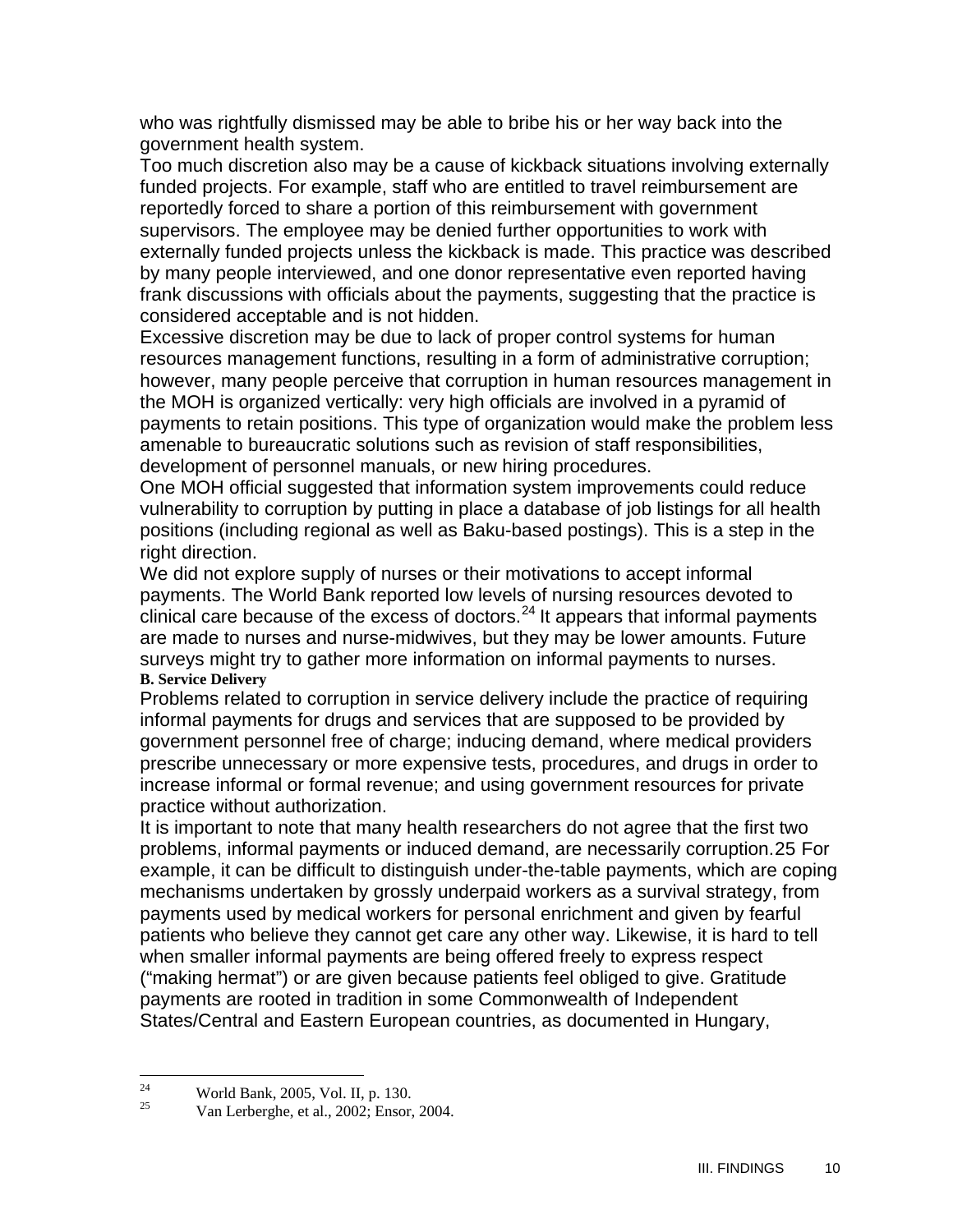<span id="page-21-0"></span>Armenia, and Albania.<sup>[26](#page-21-1)</sup> In terms of induced demand, it can be hard to tell when a procedure is outside what is considered the range of allowable discretion in medical decision making. Induced demand is sometimes seen as a predictable economic effect of the structure of provider payment systems, rather than as corruption. Nevertheless, these practices should be controlled.

The systemic roots of these problems are similar. Vulnerabilities include very low salary levels for public employees, lack of incentives, and weak management tools such as information systems.

#### Low pay

Medical personnel in the government health system are very poorly paid. In 2003, medical personnel earned AZM 108,900 per month, on average (\$22).<sup>[27](#page-21-2)</sup> Salaries were increased by 50 percent in June 2003, but are still less than half the national average.<sup>[28](#page-21-3)</sup> This creates an incentive to charge patients informally for services that are supposed to be provided free of charge.

Evidence from out-of-pocket expenditure surveys in Azerbaijan suggests that gratitude payments represent a small fraction of informal payments and that most payments were not made willingly to show satisfaction.<sup>[29](#page-21-4)</sup> In addition, the strong incentive of health workers to collect informal payments in order to keep their jobs, as discussed in the previous section, suggests that the informal payments go beyond what is normally considered an "institutional survival strategy." The argument for informal payments as institutional survival strategy goes something like this: in the post-Soviet era, because of collapsed economic performance and subsequent low government revenues, medical personnel have had to ask patients for informal payments as a coping mechanism. Government officials ignore or overlook these payments because the practice is seen as a necessary price to ensure government staff will continue service.<sup>[30](#page-21-5)</sup> This argument assumes that government workers are collecting only enough revenue to "cope" or earn a living wage, and that government administrative officials are not colluding in the capture of informal revenue. Many people believe that, contrary to this argument, government officials are colluding and sharing in the informal revenue streams in Azerbaijan.

Lack of incentives and management tools

One effect of informal payments is reduction in demand for health services. People simply do not come. There is evidence that this is happening in Azerbaijan: for example, a household survey of healthcare-seeking behaviors found that while 94 percent of respondents reported experiencing an illness that was serious enough to treat, only 48 percent actually used health services.<sup>[31](#page-21-6)</sup> Both poor and better-off respondents cited lack of money as the main reason why they did not seek treatment.<sup>[32](#page-21-7)</sup>

<span id="page-21-1"></span><sup>26</sup> 26 Gaal and McKee, 2005; Vian, Gryboski, Hall, and Sinoimeri, 2005; Pereira, 2005; and Balabanova, McKee, Pomerleau, Rose, and Haerpfer, 2004.

<span id="page-21-2"></span> $\frac{27}{28}$  World Bank, 2005, Vol. II, p. 98.

<span id="page-21-3"></span><sup>&</sup>lt;sup>28</sup> World Bank, 2005, Vol. I, p. 34.<br><sup>29</sup> World Bank, 2005, Vol. II, p. 10<sup>2</sup>

<span id="page-21-4"></span><sup>&</sup>lt;sup>29</sup> World Bank, 2005, Vol. II, p. 103.

<span id="page-21-5"></span> $\frac{30}{31}$  World Bank, 2005, Vol. II, p. 139.

<span id="page-21-6"></span> $\frac{31}{32}$  World Bank, 2005, Vol. II, p. 55.

<span id="page-21-7"></span><sup>32</sup> World Bank, 2005, Vol. II, p. 55.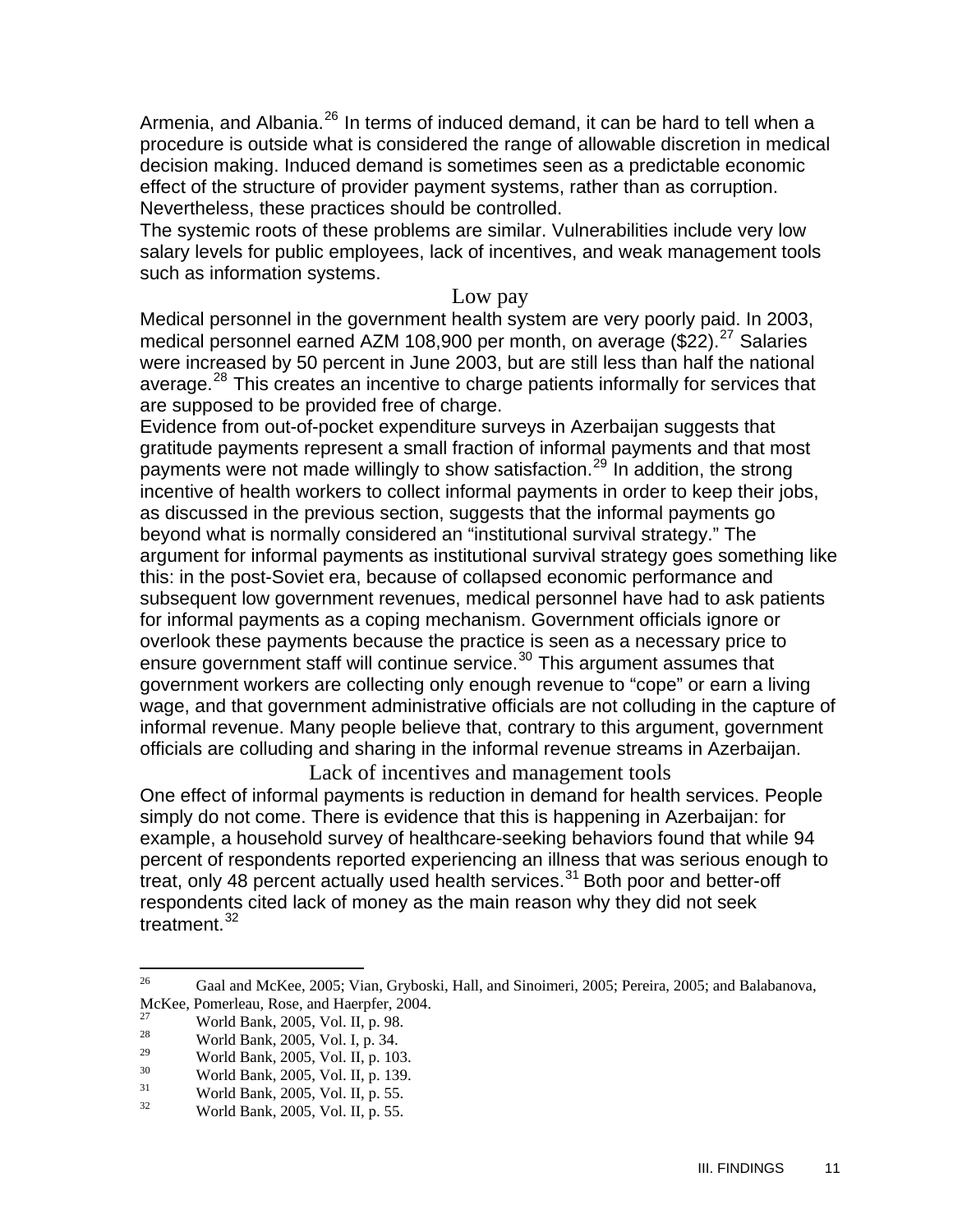<span id="page-22-0"></span>In addition, patients who can afford to pay or have the opportunity to borrow funds may be shifting to private facilities. This may be because the quality is perceived to be better (as suggested in World Bank, 2005), although the quality of private clinics has not been measured. In fact, it is possible that price is a driver for utilization: one person interviewed for this study hypothesized that when informal payments are included, a normal birth delivery in a public hospital may actually cost more than in a private hospital.

Although it is clear that informal payments are a cause of low utilization, there are few incentives for medical personnel to increase utilization. As a result, there is no pressure to stop the informal payments. The financing model for health services is input-driven (that is, based on numbers of beds and staff), rather than activity-based (driven by population served, service utilization, or outcomes), and providers are paid a salary that is unrelated to performance. Under such a system, there are few incentives for facilities or providers to increase access or utilization by decreasing informal payments.

In addition, management tools to measure performance—including management information systems that report on utilization of services in comparison with resources used in producing those services, and quality assurance measurement systems—are weak. Tools like these, in conjunction with independent "performance audits" (to verify reporting accuracy) could help detect abuses in utilization of unnecessary procedures, or physician discretion for treatment decisions that is used to increase revenue rather than implement best-practice protocols. One person interviewed described how utilization analysis helped to detect a neonatal condition (intercranial hypertension) that was being overdiagnosed, possibly to increase informal revenue sources for providers. Strategies to reduce excess utilization will need to include revisions to approved curriculum.

Some progress is being made in information systems. The MOH is investing in a new National System for Health and Environmental Monitoring, which will improve the registration of deaths and births, and USAID and UNICEF are assisting the MOH in supporting a Demographic and Health Survey that will provide population-based measures of utilization and outcomes. However, facility-based reporting systems for utilization and use of resources in producing health outputs also must be improved and linked to financing and provider payment decisions.

#### **C. Pharmaceutical Policy and Management**

Vulnerabilities in pharmaceutical policy and management to corruption include heavy reliance on a largely unregulated private sector for procurement and distribution, lack of management and regulatory capacity, conflict of interest in pharmacy ownership, strong promotion of pharmaceutical products to physicians by industry representatives, and poor management control systems for stock management. Specific types of corruption that can result from these vulnerabilities include bribes to register and license drugs and operate pharmacies (or to avoid penalties for operating without a license); corruption in public procurement, resulting in higher prices and lower quality; diversions of supply from the public to the private sector in order to charge for drugs that should have been provided for free; and prescribing decisions that are based on financial incentives and commercial interests rather than clinical need.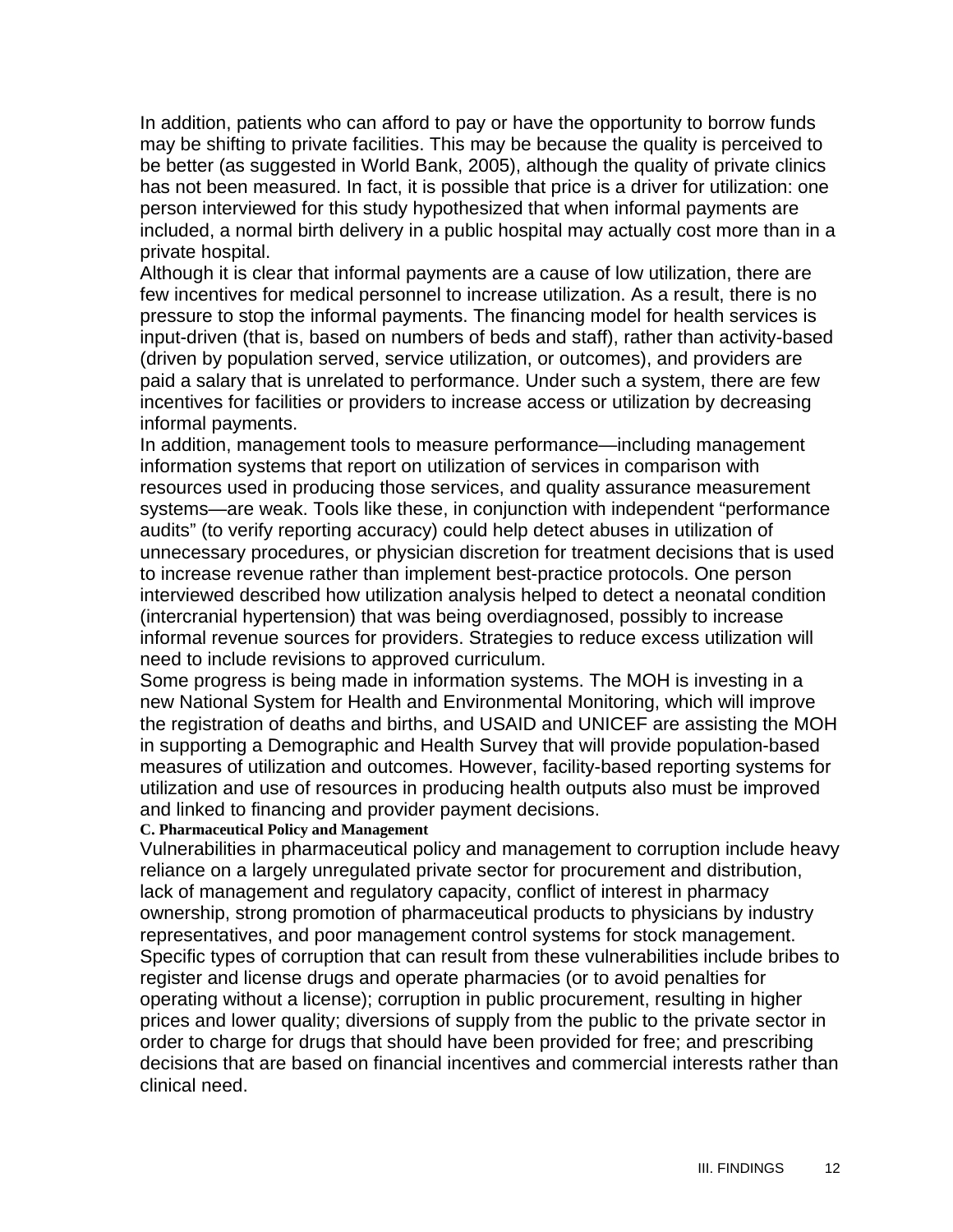Low public spending on pharmaceuticals limits access to safe, effective, reasonably priced drugs. Per capita expenditure on medicines in Azerbaijan is \$2, the lowest in the region. Public spending on pharmaceuticals as a percentage of total public spending on health is thought to be around 10 percent, lower than most other  $\frac{1}{2}$  countries in the Caucasus and Central Asia regions.<sup>[33](#page-23-0)</sup> Finally, pharmaceutical expenditures as a percentage of total out-of-pocket healthcare spending is among the highest in the region; studies report 61–71 percent, showing that the burden falls mostly on patients.<sup>3</sup>

An important structural consideration in Azerbaijan is that pharmaceutical distribution is almost completely privatized, increasing the need for the government to play a strong role in pharmaceutical policy and regulations. Most drugs are privately imported (98 percent) and expensive, domestic production is limited, and there is a large unregulated informal market for drugs. $35$  There is an approved essential medicines list, but it does not appear to be disseminated and is of limited use given the nearly total reliance on private distribution systems. While precise estimates are difficult to obtain, many drugs in Azerbaijan do not pass customs and may not be inspected. The central drug warehouse system managed by the MOH procures and supplies a very limited range of drugs, mainly for TB, diabetes, and cancer.<sup>[36](#page-23-3)</sup> In addition to lack of public investment in medicines and gaps in policy and regulation, pharmaceuticals management in the public sector is weak. The MOH and regional facilities do not have adequate management control systems and lack training in management of drug supply.

Vulnerability in pharmaceutical supply systems puts at risk the financial investments in antiretroviral drugs made through the Global Fund. In addition to potential procurement fraud, which can result in higher prices and lower-quality drugs, corruption in pharmaceutical management increases the risk for stock-outs that could lead to disrupted treatment, causing treatment failure and antiretroviral resistance, which has profound effects on worldwide access to effective treatment. The MOH lacks resources to enforce regulations on licensing and registration of drugs and pharmacies. The Laboratory for Drug Expertise and Registration has only 10 inspectors, and a presidential directive that would allow the MOH to apply administrative measures such as fines has not yet been approved by the Council of Ministers.<sup>[37](#page-23-4)</sup>

Another potential factor leading to corruption is the lack of statutes to limit conflict of interest in ownership of private pharmacies. According to MOH officials, health laws allow any legal entity to own a pharmacy, including legal entities with public-sector employees (doctors and health administrators) as principals. The risk for corruption is that if the hospital director (or sibling or other relative) is the owner of a private pharmacy, he or she has less incentive to ensure that free drugs are available through the public system. Some private pharmacies actually operate on hospital

<span id="page-23-0"></span> $33<sup>°</sup>$  $\frac{33}{34}$  World Bank, 2005, Vol. II, p. 165, and Table 7.1, p. 161.<br>World Bank, 2005, Vol. II, p. 160.

<span id="page-23-1"></span> $\frac{34}{35}$  World Bank, 2005, Vol. II, p. 160.

<span id="page-23-2"></span><sup>35</sup> World Bank, 2005, Vol. II, pp. 162–3. The figure of 98 percent is from the MOH Director of Pharmacy Services.

<span id="page-23-4"></span><span id="page-23-3"></span>

<sup>&</sup>lt;sup>36</sup> Interview with the MOH Director of Pharmacy Services, October 20, 2005.<br><sup>37</sup> Interview with the MOH Director of Pharmacy Services, October 20, 2005.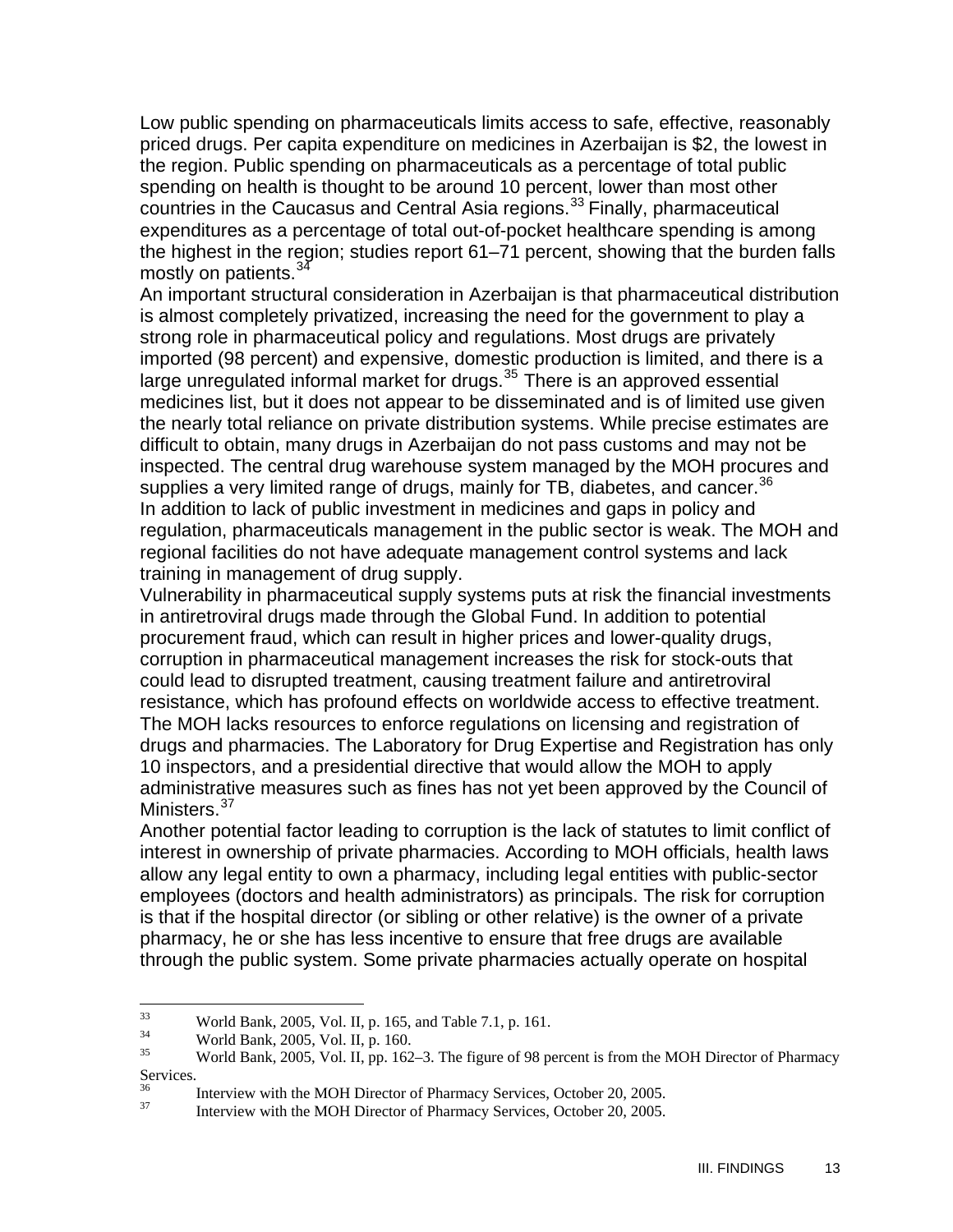<span id="page-24-0"></span>grounds. This is not a bad thing from the viewpoint of patient convenience, but there must be adequate controls to ensure that profit sharing goes back into the hospital budget and benefits the institution.

Finally, several people interviewed mentioned that pharmaceutical promotion is pervasive; drug representatives contact doctors frequently and offer gifts and hospitality in return for the doctors prescribing their proprietary drugs. There is strong evidence in the literature that physician interaction with pharmaceutical representatives does influence medical practice patterns, resulting in decisions that place commercial objectives above client needs.<sup>[38](#page-24-1)</sup> As far as we could determine, Azerbaijan does not have regulations or guidelines in place to control potential conflict of interest or regulate interactions between doctors and industry, nor are there many independent sources of drug information. **D. Financing and Financial management** 

The health financing situation in Azerbaijan has been documented in several key reports.[39](#page-24-2) Other than informal payments, discussed earlier, the most important aspects to consider from an anti-corruption viewpoint include the following:

- **There is no social insurance or public contracting for service delivery.** This does not promote efficiency, but it also means that reimbursement fraud is not (yet) an issue. Although a public health insurance law passed in 1999, it has not been implemented.
- **Funding is bifurcated in a way that does not support accountability for performance.** The Ministry of Finance channels 75 percent of government health funds directly to districts, while 25 percent is allocated to the MOH (see Annex B).<sup>[40](#page-24-3)</sup> This sounds like devolution—which can in theory bring government closer to the people and enhance accountability—except that the MOH is still responsible for overall government health services performance and consolidates the local budget requests to submit to the Ministry of Finance.<sup>[41](#page-24-4)</sup> Medical personnel in district hospitals and lower-level health facilities are paid by local budgets; however, the chief district doctor is appointed by the Minister of Health (see Section A). This division of responsibilities makes lines of authority unclear, especially related to budget monitoring, supervision, and local discretion in setting priorities for spending.
- **Managers lack understanding of financial issues and budget information is not transparent.** Even at the level of deputy chief of a district hospital we visited, there was little understanding of different sources of financing, requirements for accountability, or financial management functions. Budget information is also not easily available to managers, and it is certainly not available to citizens for oversight.
- **The budgeting process is based on inputs rather than needs, which provides few incentives for efficiency and may create incentives for "ghost workers" and "ghost beds."** When budgeting is input-based, a risk for corruption is that people will lie and say that more beds exist in a facility, or that there are more staff than actually exist. Some people interviewed reported instances of such falsification of data. Staff may also exist and be paid, but not have to show up for work. Interviewees noted that with this practice, a person could hold more than one full-time equivalent government job (that is, be employed 125 percent or 150 percent). While there should be controls on this practice, the bifurcated funding system may make it difficult to detect. Short of

<span id="page-24-1"></span><sup>38</sup>  $\frac{38}{39}$  Komesaroff and Kerridge, 2002; and Wazana, 2000.

<span id="page-24-2"></span><sup>&</sup>lt;sup>39</sup> See, for example, G&G, 2003; Holly, Akhundov, and Nolte, 2004; and World Bank, 2005.

<span id="page-24-3"></span><sup>40</sup> World Bank, 2005, Vol. II, p. 93.

<span id="page-24-4"></span>G&G, 2003, p. 16.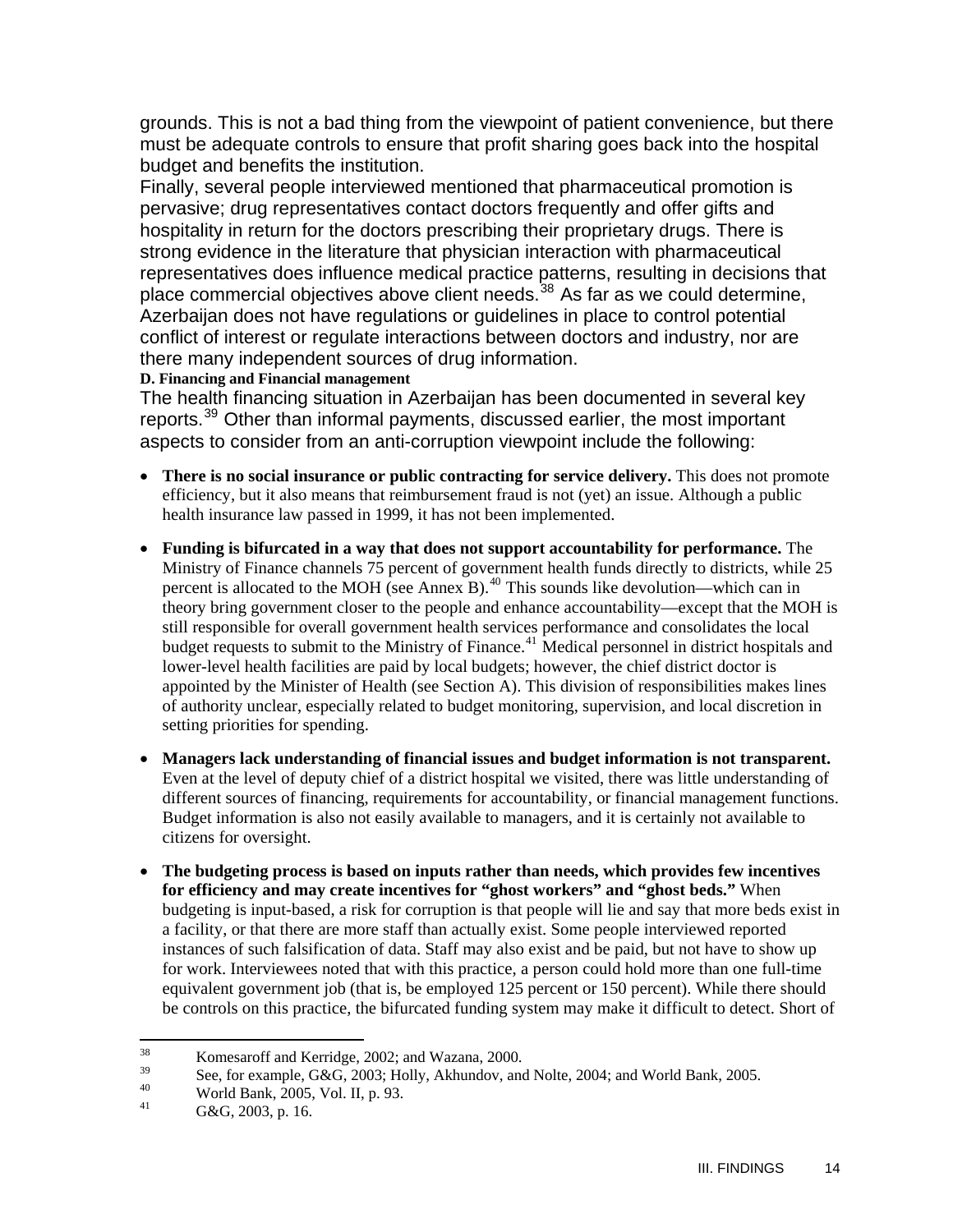corruption, input-based budgeting creates resistance to decreases in staffing, beds, and facilities, even if these decreases are justified based on low utilization and staff productivity or changes in medical practice standards (a move toward more outpatient surgery, for example). An earlier World Bank primary healthcare project tried to promote policy change in the way health budgets are created. The project proposed the use of detailed district-level plans following a needs-based methodology and stakeholder participation.<sup>42</sup> Proposed reforms also included a decrease in inpatient facilities, beds, and personnel; an increase in primary care clinics; and reorientation of personnel toward primary care, general practice, and prevention. According to interviewees, none of these proposed policy changes was implemented by the government.

• **Policy on official user fees for government services is unclear, leading to the risk that official revenue is being pocketed or that patients are being deceived regarding informal payments.** Some government medical personnel at local levels reported that user charges are permitted for surgical procedures, while other officials claimed that official user charges had been phased out. Official policy documents have reported that user fees were to be phased out starting in 2003. Confusion in policy makes it difficult to control official user fee collections and compare them with utilization, the most common method of detecting when employees are pocketing funds. Confusion may also mean that patients think they are making formal payments, when actually the payments are informal. It is important to distinguish formal from informal payments if the government wants to make insurance systems work at a later date.<sup>[43](#page-25-0)</sup>

 $42$ <sup>42</sup> G&G, 2003, p. 14.

<span id="page-25-0"></span>See discussion of how informal payments can reduce citizens' willingness to pay for health insurance in Vian, et al., 2005; also Hotchkiss, et al., 2004.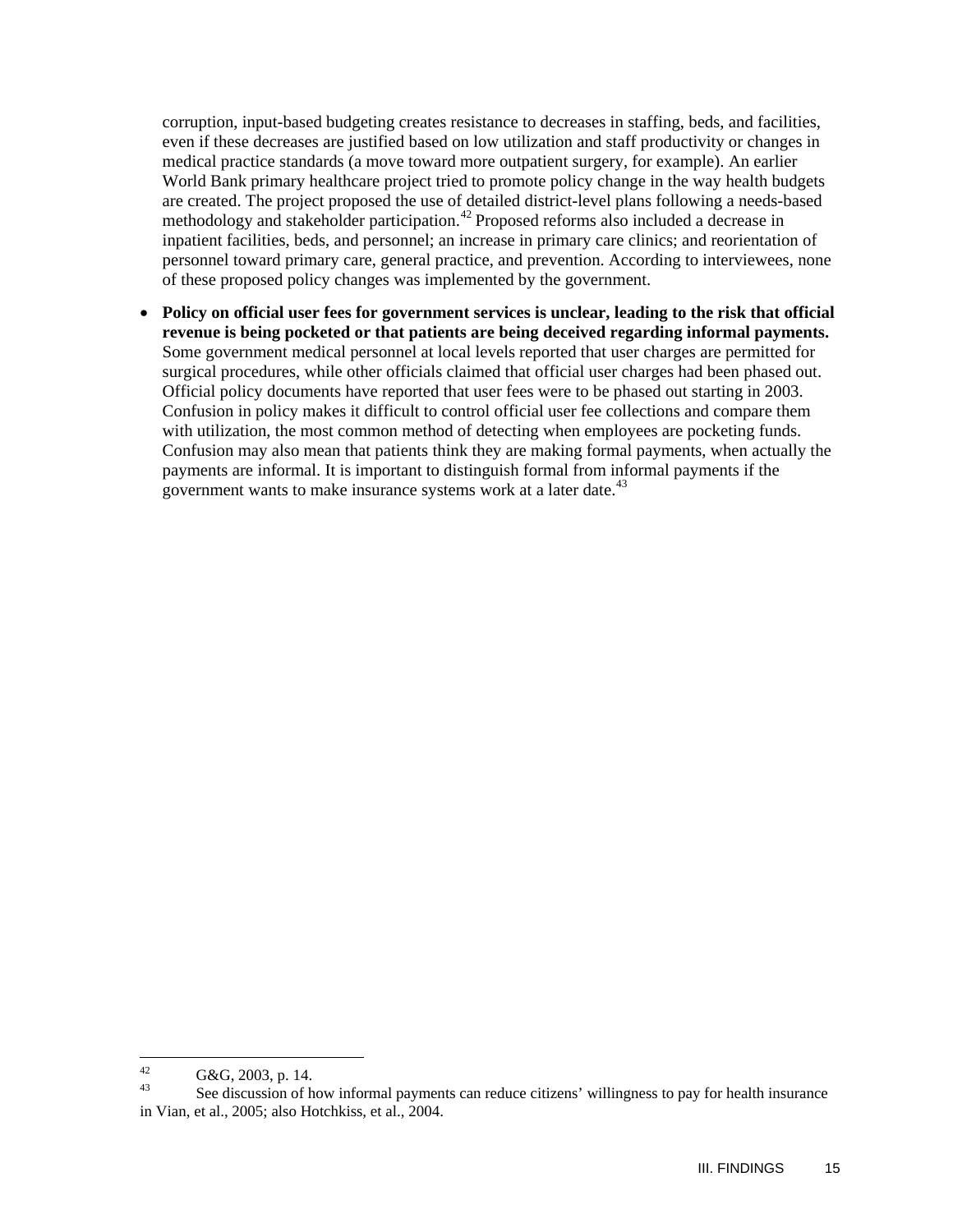#### <span id="page-26-0"></span>**E. Global Fund**

The Global Fund is an international funding mechanism created in 2001 to support public-private collaborations to fight HIV-AIDS, TB, and malaria. In its first two years of operation, the Global Fund awarded \$3.1 billion to 128 countries. Azerbaijan participated in the fourth round of proposals in 2004, and won a grant for \$11.7 million for HIV/AIDS program activities that is just now starting to be disbursed. Azerbaijan recently learned that it has won a grant for TB control as well.

Country Coordinating Mechanism The Global Fund Country Coordinating Mechanism (CCM) is a key governance structure. The CCM's role is to facilitate public-private collaboration in the development of grant proposals and monitoring of implementation. While the Global Fund's guidelines for CCM structure and operation are fairly general, other countries' experience with CCMs has been analyzed to draw lessons learned on how to improve CCM governance in Azerbaijan.[44](#page-26-1) Box 1 summarizes some of the problems that CCMs have faced in other countries and may face in Azerbaijan. Table 3 summarizes common characteristics of advanced and well-functioning CCMs, which may contribute to better governance, and compares them to Azerbaijan's CCM.

Local Fund Agent The Local Fund Agent (LFA) is another key governance structure for the Global Fund. The LFA is, literally, an agent of the Global Fund with principal oversight authority at the country level. In Azerbaijan, the Fund has chosen the UN Office for Project

#### **Box 1: CCM Problems**

- 1. The CCM's role and operating methods are not defined/understood by CCM members and outsiders.
- 2. The CCM chair serves as Principal Recipient and has a conflict of interest.
- 3. The CCM chair is very powerful and members are reluctant to disagree.
- 4. There is no genuine involvement in CCM decision making; decisions are made in advance by the chair and a few others.
- 5. CCM officers do not share information within/outside CCM.
- 6. CCM members do not know whether the project funded by the Global Fund is being effectively implemented (the Principal Recipient does not report to the CCM).
- 7. Subrecipients are actually units of the Principal Recipient and are not legally allowed to receive funds.
- 8. The administration of the bidding process to select third-party procurement agents is not transparent.
- 9. The third-party procurement agent is not held accountable for contracted deliverables.

Source: Problems 1–6 are based on experiences of other countries, as described in Garmaise and Rivers, 2004, p. 17. Other problems are specific potential risks in Azerba jan, given current structure and arrangements.

Services (UNOPS) as its agent.<sup>[45](#page-26-2)</sup> UNOPS is responsible for ensuring that the MOH, as Principal Recipient of the grant, is accountable for progress achieved and how the money is spent. The LFA can make spot-checks of records and grant activity, inspect goods received, and call for special audits if needed. The LFA ensures that the Principal Recipient follows generally accepted accounting standards, maintains adequate internal controls, adheres to Fund guidelines for procurement, and adheres to external audit requirements.

<span id="page-26-1"></span> $44$ <sup>44</sup> See, for example, Garmaise and Rivers, 2004. Also of interest are Global Fund, 2004a and 2004b.

<span id="page-26-2"></span>According to its website, UNOPS is also the designated LFA for China, Mongolia, India, Serbia and Montenegro, Macedonia, and Kosovo.

http://www.unops.org/UNOPS/Services/LoanSupervisionandAdministration/, accessed November 3, 2005.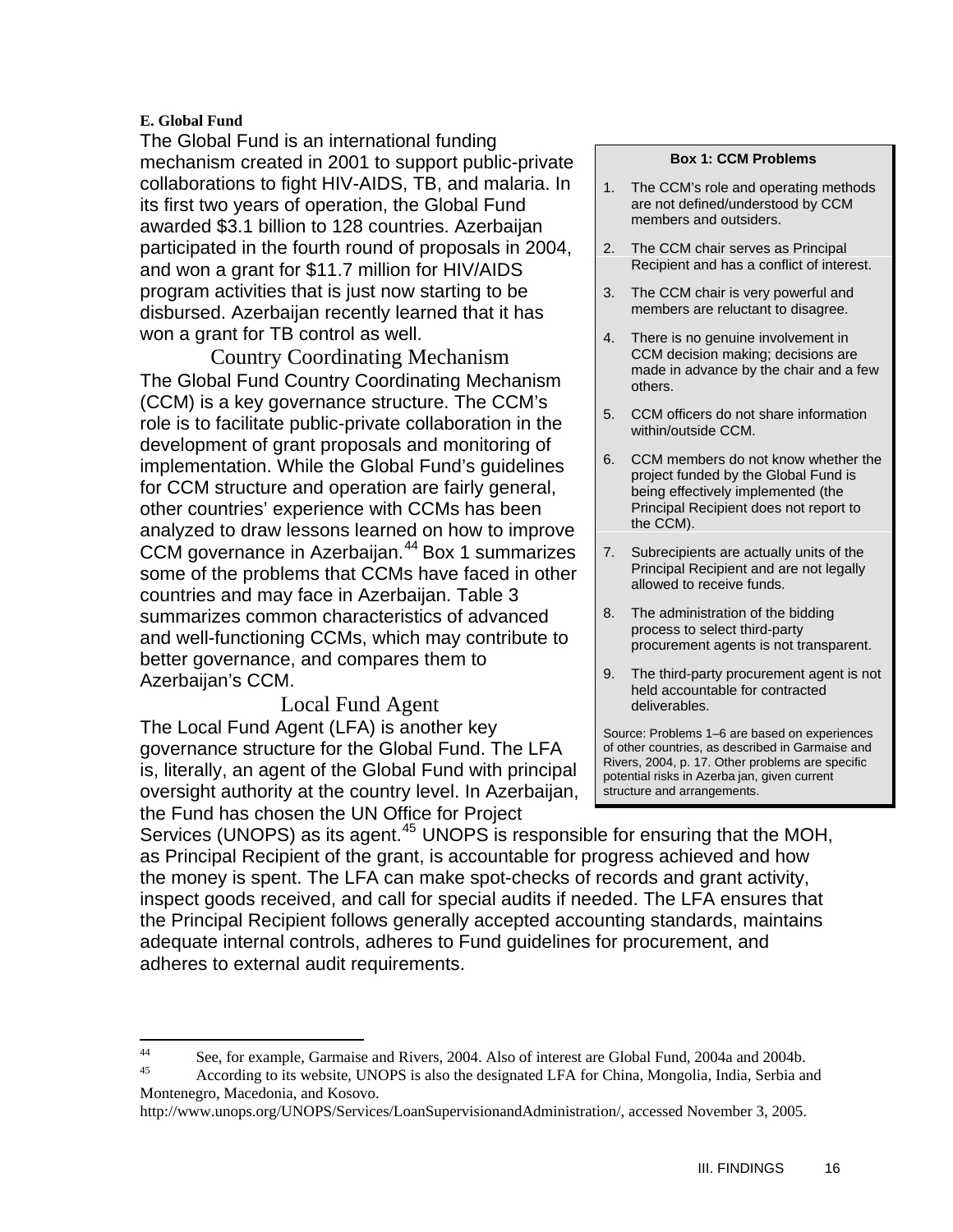The CCM and LFA, working together, can ensure accountability and transparency in governance of Global Fund resources. Each needs to understand the other's role and scope of work to create a well-functioning system of checks and balances.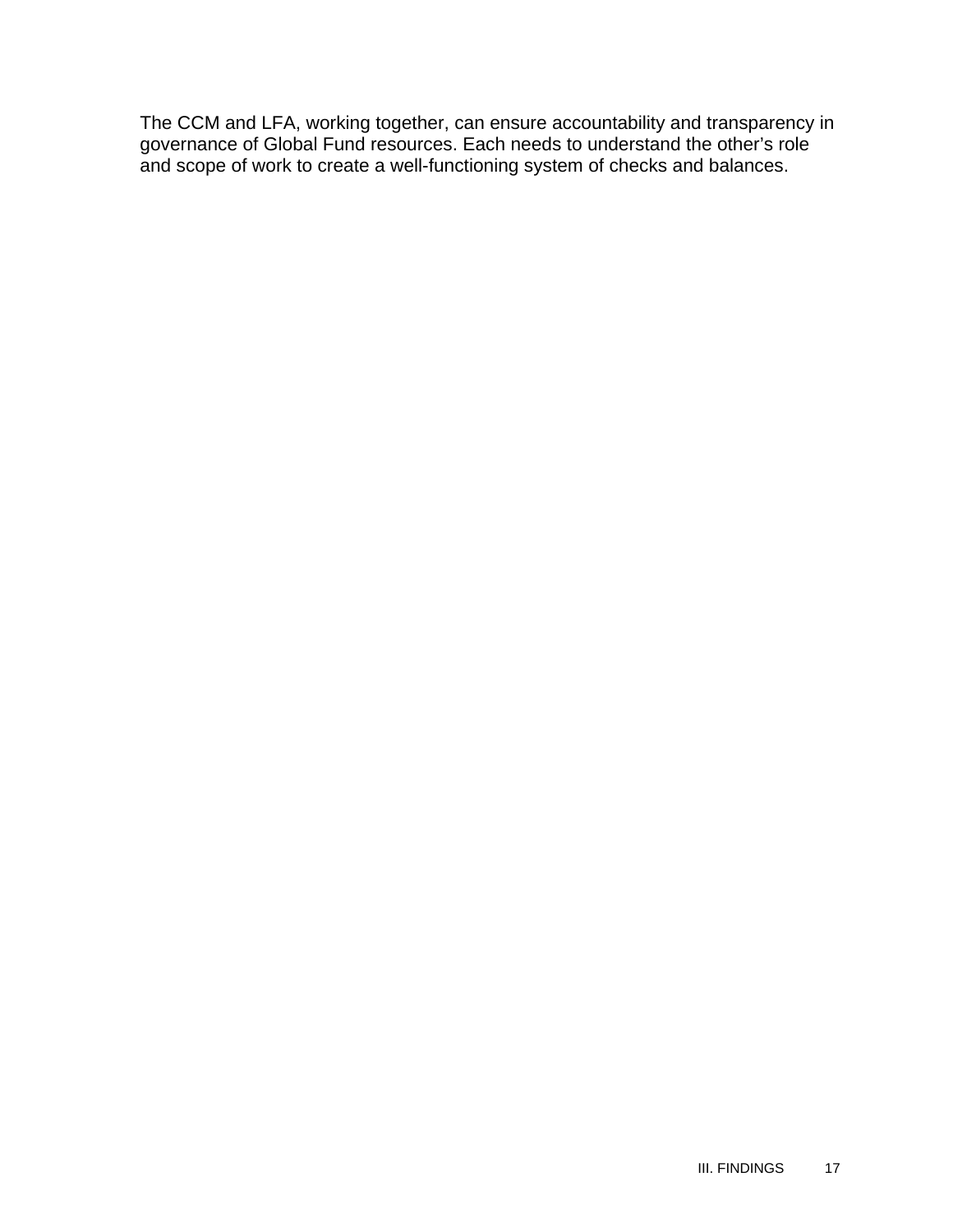| TADLE 3: UUM UHARAUTERISTIUS                                                                                                                                                           |                                                                                                                                                                   |  |
|----------------------------------------------------------------------------------------------------------------------------------------------------------------------------------------|-------------------------------------------------------------------------------------------------------------------------------------------------------------------|--|
| <b>Characteristic of Well-Functioning CCMs</b>                                                                                                                                         | Azerbaijan's CCM*                                                                                                                                                 |  |
| Use of terms of reference and other tools to formalize<br>governance, including bylaws and operating procedures                                                                        | Few tools have been developed as yet                                                                                                                              |  |
| Establishment of subgroups as part of the CCM                                                                                                                                          | Ad hoc committees perform tasks such as<br>development of conflict of interest policy; there are<br>plans to create an Organizational Development<br>Subcommittee |  |
| Rules of procedure to formalize decision making by vote                                                                                                                                | Decisions require consensus                                                                                                                                       |  |
| Democratic selection of officers, selective use of secret<br>ballot, rotation of officers                                                                                              | Not stated in proposal; current vice chair has<br>agreed to serve for 6 months only                                                                               |  |
| Secretariat established with adequate administrative support                                                                                                                           | Secretariat has been established and staff<br>assigned (from the Principal Recipient); not clear if<br>support will be adequate                                   |  |
| Innovation and continuous improvement (examples: selection<br>of subgrantees through competitive tender, new<br>subcommittees for coordination with health sector in general,<br>etc.) | Too soon to evaluate                                                                                                                                              |  |
| Government committed to partnership with international<br>agencies and civil society (sometimes measured by<br>satisfaction of CCM members)                                            | Too soon to evaluate                                                                                                                                              |  |

#### <span id="page-28-0"></span>**TABLE 3: CCM CHARACTERISTICS**

Source: Global Fund, 2004b, p. 2.

#### Conflict of Interest

Conflict of interest is a key concern with CCMs. Conflict of interest can occur when a member of the CCM must consider matters that have a direct impact on the interests of the government or organization represented by the member. There is a need to safeguard against the perception that the participation by the member is in any way conferring an unfair advantage for the organization in decision making. Perceptions of conflict of interest can damage the reputation and integrity of the CCM and of the Global Fund program in Azerbaijan.

CCMs in all countries are exposed to conflict of interest by their very nature: the CCM is a gathering of stakeholders who benefit from the allocation of grant funds. A particular conflict of concern to many in Azerbaijan is the participation of the Minister of Health as the chair of the CCM, given that the MOH is the Principal Recipient of the Global Fund grant. This situation has arisen in other countries as well; for example, in Round 3 of Global Fund financing, 28 of 47 (60 percent) MOH Principal Recipients were also chairs of the CCM; in Round 4, 89 percent of MOH Principal Recipients were also CCM chairs.[46](#page-28-1) Cambodia has specified that Principal Recipients cannot be chairs or vice chairs and created a policy that specifies that Principal Recipient representatives are excluded from decision making where they might have a conflict of interest.<sup>[47](#page-28-2)</sup> In Kenya, an analysis of the CCM noted that having the Minister of Health as the chair can inhibit open discussion.<sup>[48](#page-28-3)</sup>

<span id="page-28-1"></span> $46 \overline{6}$ www.theglobalfund.org/en/about/structures/ccm\_analysis/, accessed October 16, 2005.<br>
Global Fund, 2004b, p. 9.<br>  $\frac{48}{100}$ 

<span id="page-28-2"></span>

<span id="page-28-3"></span>Global Fund, 2004b, p. 14.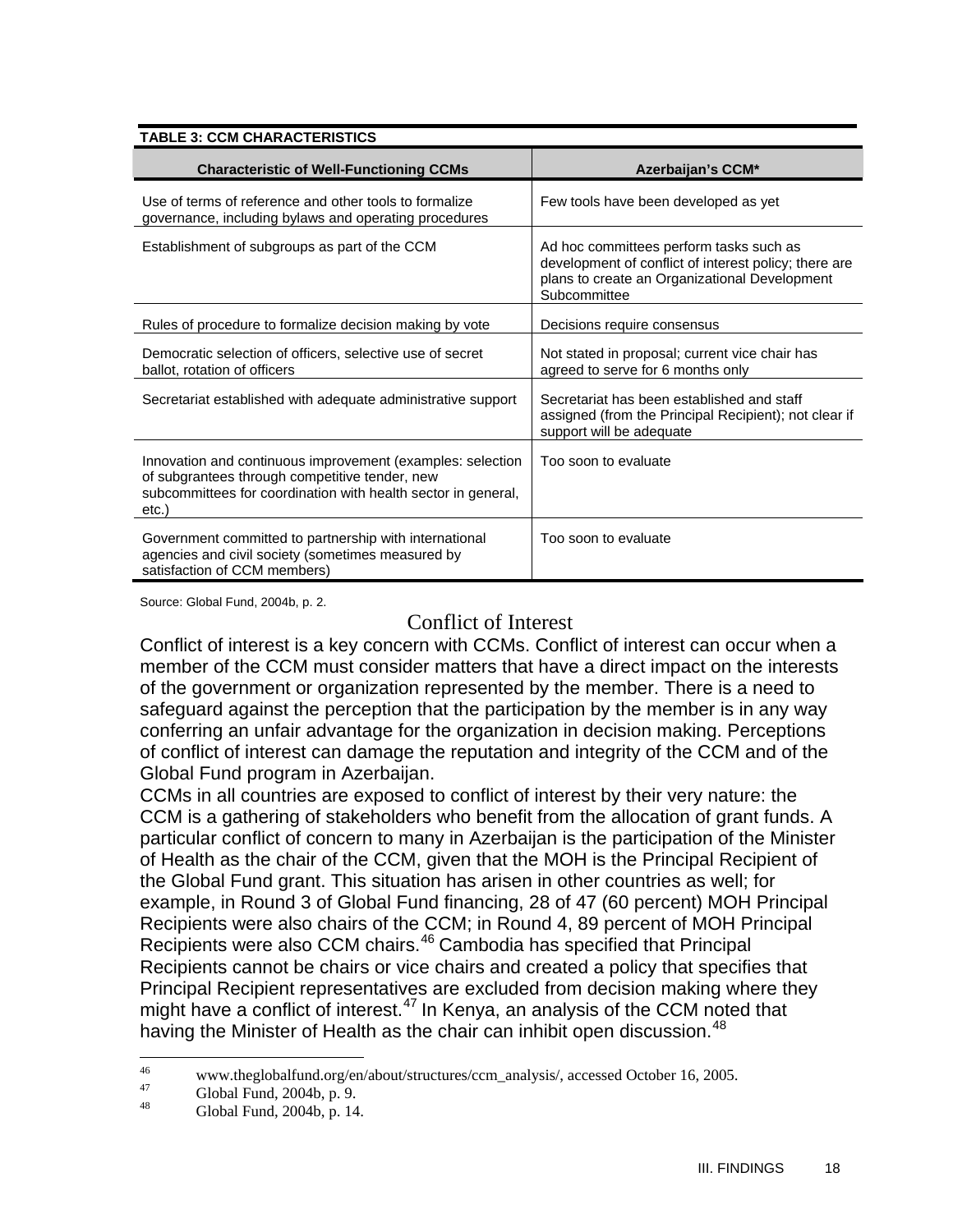In addition to the risk of having the Principal Recipient act as chair of the CCM in Azerbaijan, there is also conflict of interest in at least one subrecipient of the HIV/AIDS grant funds. The National Reproductive Health Office (NRHO) appears to be a unit of the MOH without official legal existence outside the MOH. Although the proposed principal recipient and subrecipient relationships were analyzed by UNOPS before the grant was approved, it appears that this arrangement does not comply with Azeri law. Specifically, the director of the NRHO maintains a separate bank account that is likely being used to transfer Global Fund funds from the Principal Recipient to the subrecipient. Yet, the Budget System Law requires that all government funds be budgeted in the Consolidated Budget; capital investments must be prepared, analyzed, and prioritized in the Public Investment Program (prepared by the Ministry of Economic Development) and all public expenditures for both recurrent and capital spending must pass through the Treasury System. Azerbaijan's CCM has created a draft policy to mitigate conflict of interest. The policy seems appropriate and has adequate components, including a requirement that the chair recuse himself from certain decisions, such as the reprogramming of grant funds, and a mandate for the creation of a subcommittee to deal with potential conflicts as they arise in the future. The effective implementation of this policy and the functioning of the subcommittee will need to be monitored.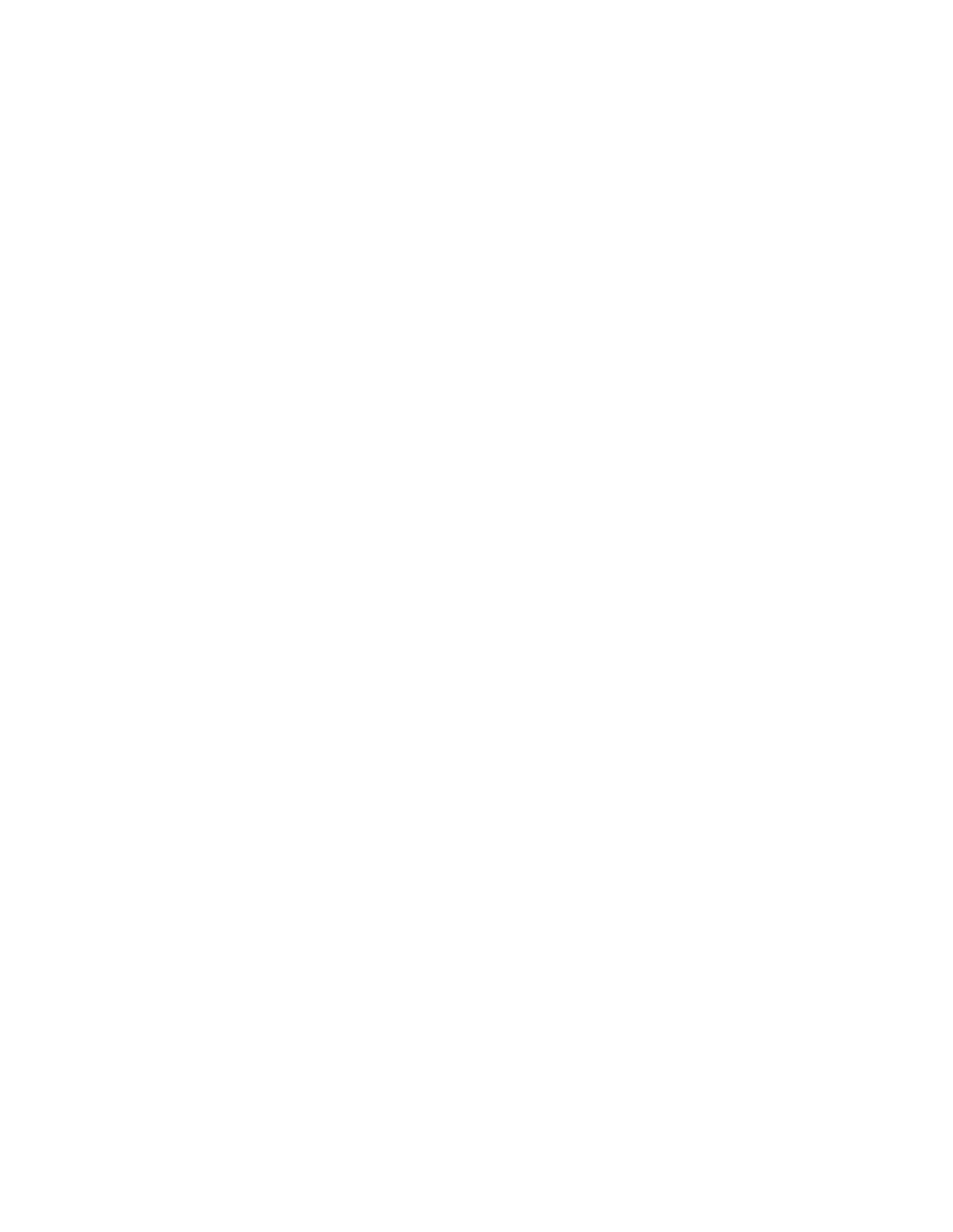## <span id="page-31-0"></span>**IV. Actions**

**Human Resources** 

1. **Vertical Corruption.** USAID should provide technical support to Government of Azerbaijan legal agencies in government-initiated efforts to root out vertical corruption in the MOH, including the purchasing of MOH and district jobs and maintenance payments to keep jobs. Such an investigation would need to be carried out by appropriate government authorities and may require the assistance of whistle-blowers. USAID could provide technical assistance in the design of protections for whistle-blowers in general, and other necessary legal advice.

In addition to legal investigation and prosecution, the other anti-corruption strategy that can help to curb vertical corruption in the health sector is the elimination or drastic reduction of government-run healthcare delivery structures. Instead, allow small, private medical practices to develop, and ensure that they are properly regulated. Given the extensive reliance on out-of-pocket payments and privately purchased medicines in government-run service delivery now, this change would not entail a huge shift in behavior on the part of the general public. Moreover, downsizing the government's healthcare delivery role will allow more of the current informal revenue to be channeled to actual service delivery, instead of being captured by senior administrators in the form of kickbacks from government providers. It would make financing transactions more transparent and increase accountability. The MOH could concentrate on developing a small, clean operation focused on policy development, regulatory control (including regulation of a national insurance fund and essential benefits package, once implemented), and research. (See also the recommendations under the heading of Financial Management and Health Reform.)

- 2. **Transparency in Hiring.** Support the design of the computerized system for the MOH personnel office to collect information on available job vacancies in all districts and MOH functions, and advertise vacancies to the public. This is a government-initiated idea and a first step in increasing transparency. Based on this experience, advocate for further changes that improve transparency and limit discretion in hiring, including, for example, transparent hiring protocols, an electronic system for people to apply for jobs online, hiring reports that justify decisions made based on criteria, and so on. In a similarly phased approach, USAID could support electronic systems for tracking other personnel-related functions such as payroll, and human resources decisions such as promotions and dismissals, via the USAID project in the Ministry of Finance, Treasury Management Information System.
- 3. **Professional Networking.** Help Azeri health professionals strengthen their international public health professional networks by sponsoring professional meetings and cross-visits and by supporting local professional associations. Networking can help to connect Azeris with other regional professionals with whom they can share best practices in health system organization, management, and medical practice. A strong professional association can also become an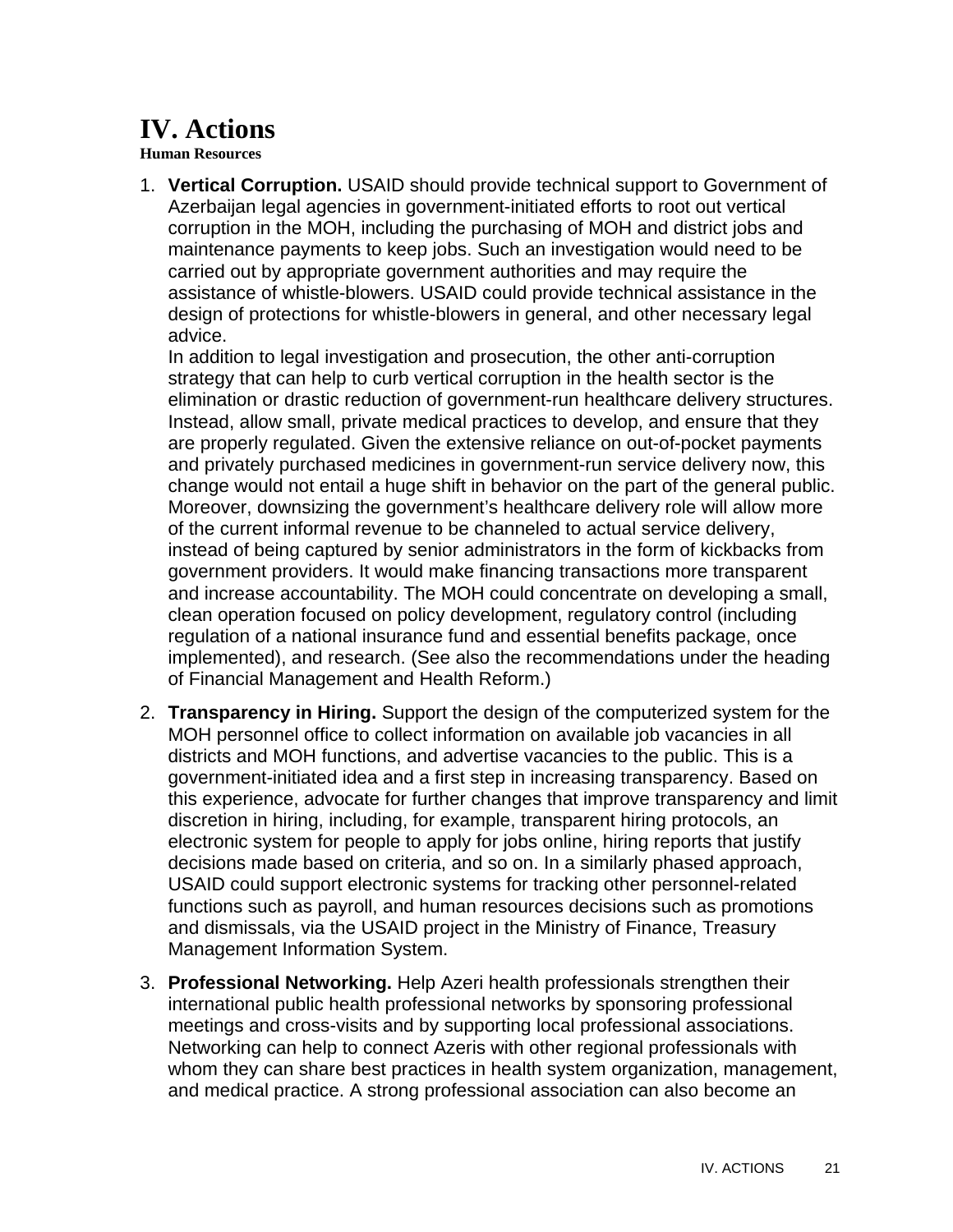<span id="page-32-0"></span>advocate for change, a more active stakeholder in health reforms, and a civil society voice. It can pressure for more accountable governance in the health sector.

#### **Service Delivery**

- 1. **Citizen Voice.** Continue building on the early USAID successes in empowering communities to solve problems and provide input to governance. The Primary Health Care Strengthening Project and the Azerbaijan Access, Quality, and Use in Reproductive Health project (ACQUIRE) are already working or planning to work in local communities on initiatives such as health boards to manage community-based financing schemes, or problem solving for better health. Other new projects such as Community Development and Strengthening Civil Society are planning to launch similar public education or advocacy activities. These initiatives promote government accountability through community oversight and management tools such as accounting and information systems. Working with receptive local government officials, these projects should consider ways to expand health boards to include other development activities or local governance issues.
- 2. **Informal Payments.** Through the Primary Health Care Strengthening Project, USAID will support the development of health financing policies and service delivery reform, and baseline data on the extent and nature of informal payments already exist. Yet, this information is mainly quantitative and motivations behind the informal payments are not clearly understood. Many people believe that informal payments and corruption in general have become accepted, ingrained practices in Azerbaijan. These beliefs about the "inevitability" or cultural acceptance of corruption threaten the success of policy reform. Reform efforts should look specifically at how policies and behavior-change strategies can work together to reduce informal payments. USAID should support research on attitudes and beliefs about informal payments and corruption. The results should be used to design complementary behavior change strategies to support proposed reforms.<sup>[49](#page-32-1)</sup>

Another aspect of informal payment reform that USAID efforts could support is citizen education on health law and patient rights—what is supposed to be covered by official fees, and what is supposed to be available for free. This would ensure that patients at least make informal payments with full knowledge, and with facility boards, could help detect and curb the practice of collection agents pocketing official fees. (In larger facilities with official charges, the implementation of networked point-of-service cash registers can also help reduce the diversion of revenue, but few MOH facilities have this much discretion in charging fees for service.)

#### **Pharmaceutical policy and management**

1. **Drug Price Monitoring.** Implement a drug price monitoring study such as the *Medicine Prices* manual designed by WHO and Health Action International

<span id="page-32-1"></span><sup>49</sup> See Vian and Burak, 2005, for an example of how an understanding of beliefs can help inform informational campaigns about informal payments.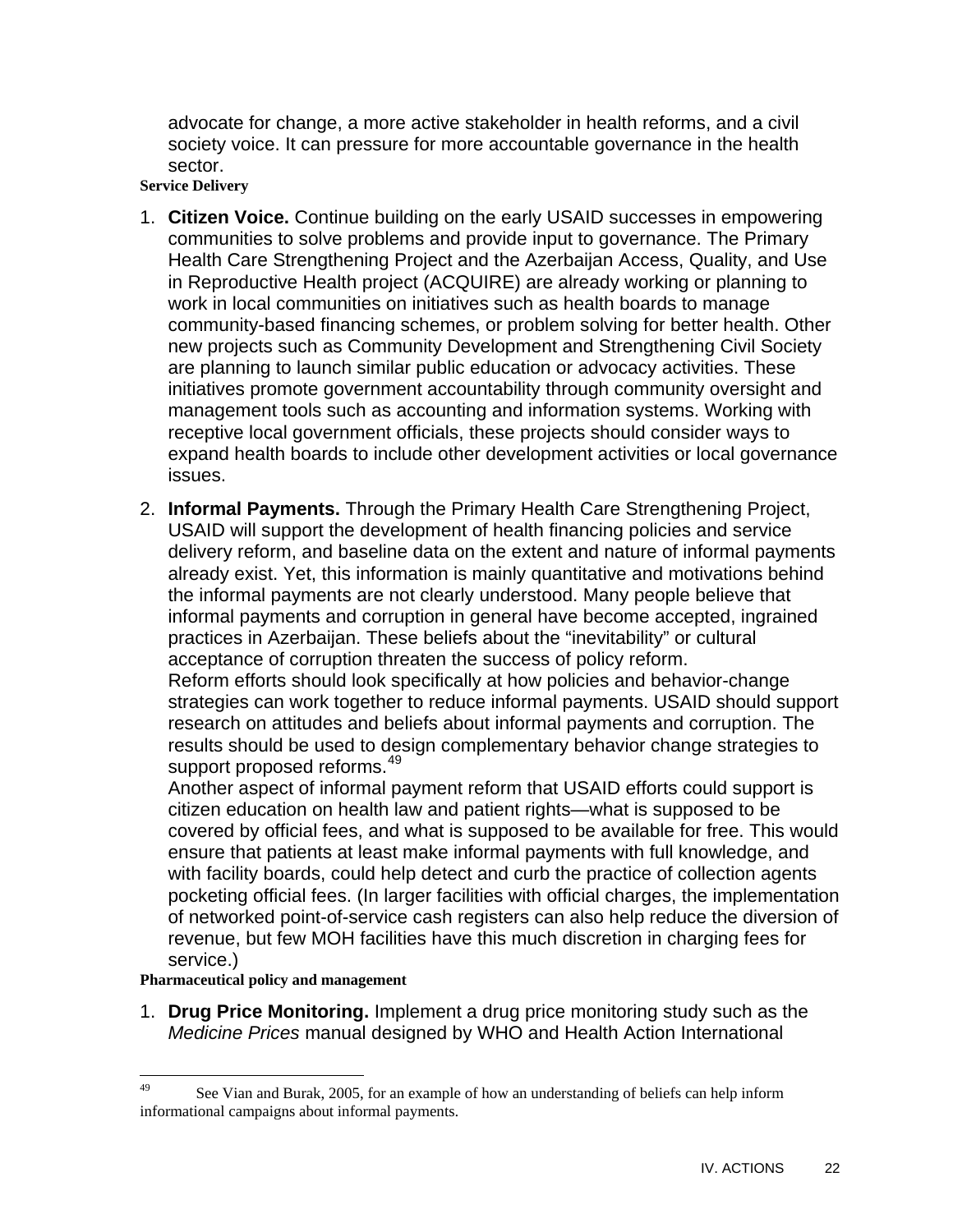(HAI).<sup>50</sup> Studies that document the problems of access and cost of pharmaceutical supply can be a tool in advocating for policy change. A preferred option is to collaborate with government in the design of such a study to avoid later rejection of findings due to questions on data reliability. As USAID has found with the ongoing Demographic and Health Survey (a nationally representative household survey on a wide range of health topics, jointly implemented by Macro International, Inc. and the State Statistics Committee), time spent up front in clarifying methods and incorporating government suggestions regarding design will make for a stronger study and may pay off in terms of acceptance of results. The WHO/HAI methodology includes trend analysis of drug prices and availability, using comparative data on prices of common drugs by sector (public facilities, private for-profit facilities, private for-profit pharmacies, and private notfor-profit facilities). Local prices are shown in relation to international reference prices. The Armenian study showed that prices in Armenian private pharmacies ranged from 1.8 to 95 times higher than international reference prices. The pricing methodology detects and analyzes reasons for price variation, such as local costs (transportation, duties, taxes, and mark-ups). It can also help raise questions about irrational drug use and patterns of high sales of drugs unexplained by local cost factors.

- 2. **Action Plan for Anti-Corruption in the Pharmaceuticals Sector.** Consider sponsoring an in-depth study by pharmaceutical experts to analyze some of the areas of vulnerability for corruption identified in this study and develop plans to address them. A World Bank study on the pharmaceutical sector that may have already covered this issue was not available during this consultancy. Once it is released, the World Bank report should be reviewed and USAID should tailor the next study to plan interventions in areas such as:
	- Improving the process of registering drugs and licensing pharmacies, including procedures to remove from lists drugs or pharmacies that companies fail to re-register, and to enforce sanctions for violations.
	- Increasing online, public access to lists of registered drugs and pharmacies (this idea was suggested by the MOH).
	- Cleansing the market of fake or sub-therapeutic drugs.
	- Creating/revising pharmaceutical legislation to reduce conflict of interest in ownership of pharmacies by physicians. (The Primary Health Care Strengthening project is supporting a legislative review that could be expanded to include this topic.)
	- Introducing legislation to regulate procurement practices used by wholesalers providing drugs to private pharmacies.
	- Implementing a system of drug problem reporting.
	- Implementing an essential drugs list and enforcing its use.

50

See website at [http://www.haiweb.org/medicineprices/.](http://www.haiweb.org/medicineprices/)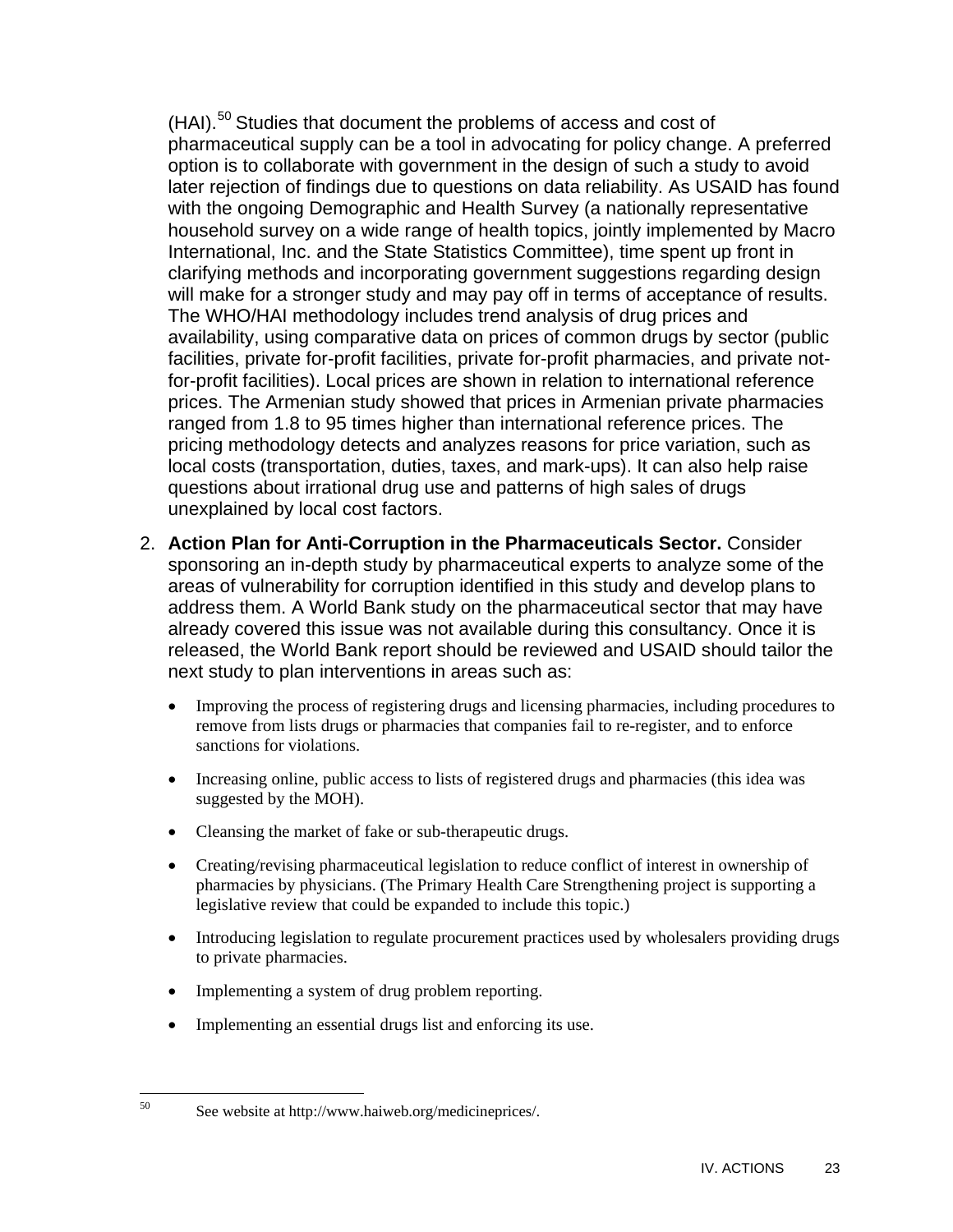<span id="page-34-0"></span>3. **Education and Information.** Anti-corruption strategies in the area of education include the integration of modules on ethics education into the regular training curriculum, especially discussion of ethics of physician-pharmaceutical industry interactions and patient rights. Ethics education may also include development or revision of codes of ethics for professionals. Education on patient rights will empower patients in the long run, helping to reinforce accountability and, if coupled with methods for lodging complaints, providing checks on excess discretion and abuse of power. Finally, more objective drug information aimed at both providers and consumers can help to counteract the powerful influence of pharmaceutical companies on physician prescribing practices.

**Financial Management and Health Reform** 

1. **Support for Health Reforms.** Corruption in the health sector will never be reduced as long as funding provided for government services or risk-pooling is less than 1 percent and there are so many staff. The inherent risks of corruption in such an environment are so great that controls cannot help. The Ministry of Finance and the MOH must understand that in order to reduce corruption, there must be adequate funding for a more limited public system that provides defined benefits to citizens and pays a living wage to staff. The new Minister of Health has stated that more funding is being allocated to the health sector, which could help to ameliorate the situation, but more must be done to define limited public benefits, reduce the pressure from the excess supply of doctors, and increase compensation of medical personnel.

USAID should continue to support the health reform process and specific reforms identified in USAID project design documents and the World Bank Health Sector Review Note of 2005. These include moving to a needs-based funding formula, revising the financing flows to enhance full management control over inputs and outputs used to produce government services (either public contracting model or full devolution), and rationalizing the hospital sector by reducing beds and staff. There is wide scope for collaborative efforts with USAID's Public Investment Policy and Efficiency project, which seeks to improve the identification, appraisal, and budgeting of capital investments in the consolidated state budget, working with the Ministries of Finance and Economic Development.

2. **Develop Measures of Performance.** Health reforms should include measures of government performance in the health sector, especially measures that combine inputs and outputs (such as cost per outpatient clinic visit, per delivery, or per inpatient-day). Appropriate dissemination and use of these types of measures can provide positive incentives and change the "economic equation" favoring corruption. Within their existing scopes of work, USAID projects should explore ways to evaluate performance using external "performance audits" to provide a check on falsified data. Projects should also experiment with how best to disseminate performance data to enhance accountability and transparency in government.

#### **Global Fund**

Specific recommendations for increasing good governance of the CCM and transparency and accountability in Global Fund grant management include the following.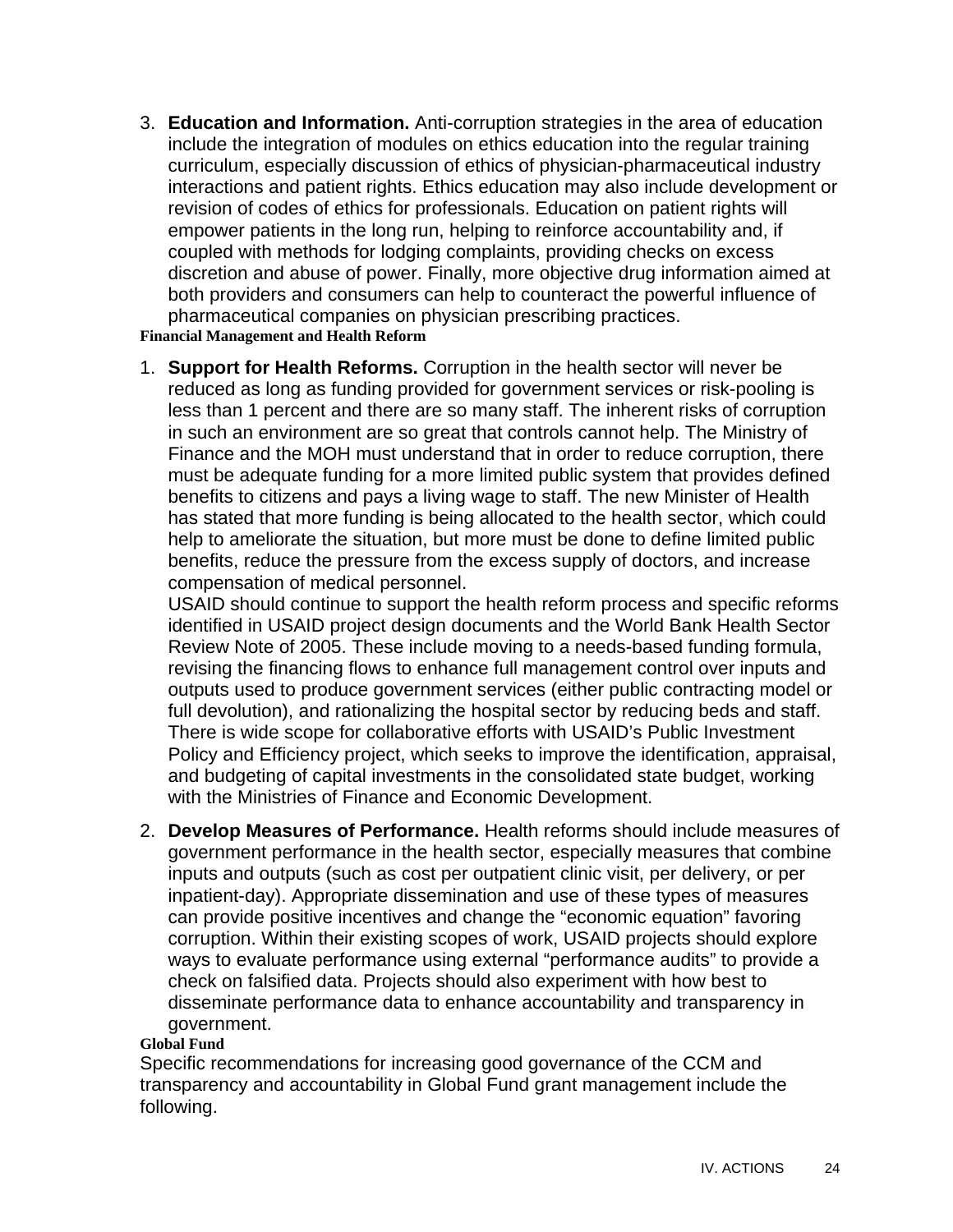- 1. **Translate key portions of Global Fund guideline documents** into Azeri and make sure that all stakeholders receive and read them. Such documents include *Guide to GF Policies on Procurement & Supply*, *Revised Guidelines on the Purpose, Structure and Composition of CCMs*, *Fiduciary Arrangements for Grant Recipients*, and the *Monitoring & Evaluation Toolkit* (available at: http://www.theglobalfund.org/en/about/policies\_guidelines/, accessed November 2, 2005).
- 2. **Insist that the CCM create terms of reference and bylaws for operation.** Use guidance from the Global Fund and AIDSPAN websites to help create terms and reference and bylaws. Consider including policies on voting that will allow individuals to register disapproval while not necessarily impeding progress on important issues (that is, use majority rule or require only two-thirds approval on some issues). Consider rotating officers and using secret ballots to vote for chair if this will help people feel they can vote honestly without endangering ongoing relationships. Create specific requirements for reporting by Principal and Secondary Recipients to the CCM.<sup>[51](#page-35-0)</sup> Clarify and strengthen the relationship between the CCM and the LFA, including procedures for lodging questions or complaints about potential abuse of funds (see also point 4, below).
- 3. Given the size of the full CCM—35–40 members and still growing—**recommend the creation of an executive committee or some kind of steering body** to ensure that detailed questions are dealt with in a timely manner without having to wait for the full committee to convene. An executive committee with one representative of each sector or major stakeholder group (NGOs, donors, government, people living with AIDS, the private sector) should meet at least once per month to ensure adequate oversight of decision making by the CCM Secretariat (also called the Project Implementation Unit and housed in the MOH).
- 4. **Develop a compliance program.** USAID should propose that the CCM create a Compliance Subcommittee and adopt a formal compliance program to minimize chances of fraud or abuse, whether intentional or unintentional, that could result in cancellation or suspension of the grant. This type of approach has been used successfully in U.S. hospitals to reduce vulnerability to fraud and abuse.<sup>[52](#page-35-1)</sup> Compliance programs include the following key elements: written standards, policies, and procedures addressing specific problem areas; designated responsibility structures; education and training of staff; an internal reporting system (for lodging complaints or concerns about abuses); disciplinary procedures; an audit function; and an evaluation system.[53](#page-35-2) Work with the LFA (UNOPS) to help create the compliance program. The LFA is knowledgeable about the institutional capacity of the Principal Recipient and is responsible for ongoing reviews to ensure continual compliance with financial and procurement regulations. The Compliance Subcommittee may also take responsibility for

<span id="page-35-0"></span><sup>51</sup> 51 Plans for reporting are already described in Azerbaijan's Global Fund proposal, but it is essential for governance by CCM to have these requirements codified.

<span id="page-35-1"></span> $^{52}$  Office of Inspector General, 1998.

<span id="page-35-2"></span>Office of Inspector General, 1998.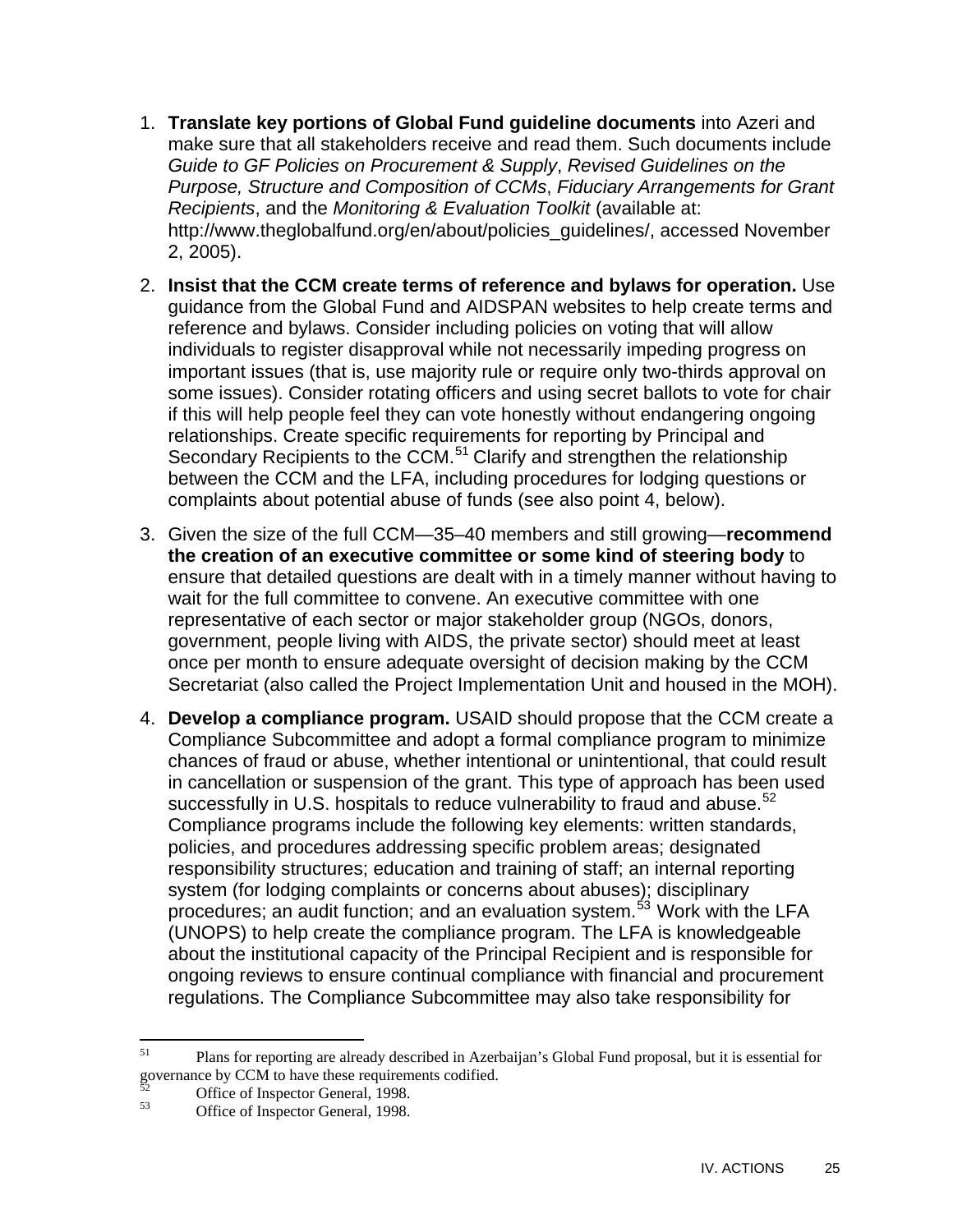monitoring selection of the third-party procurement agent to ensure that the process is conducted with transparency and competition, and monitoring the implementation of the conflict of interest policy and revising it based on specific issues that arise.

- 5. **Investigate the legal standing of the NRHO** and the basis on which it is acting outside of the Budget System Law, maintaining a bank account as a unit of MOH. Discuss at the CCM whether the NRHO should be allowed to continue as a subrecipient of Global Fund funds and, if so, create adequate safeguards against conflict of interest.
- 6. **Review the organizational development of the CCM.** CCMs develop and mature with experience. USAID should support governance structure development by providing technical assistance,<sup>[54](#page-36-0)</sup> supporting team-building activities, and funding the translation and dissemination of manuals or webbased initiatives for knowledge management.

<span id="page-36-0"></span><sup>54</sup> 54 Some consultants specialize in supporting CCMs. The GTZ has funded technical assistance in this area in many countries, and Management Sciences for Health (www.msh.org) also has experience.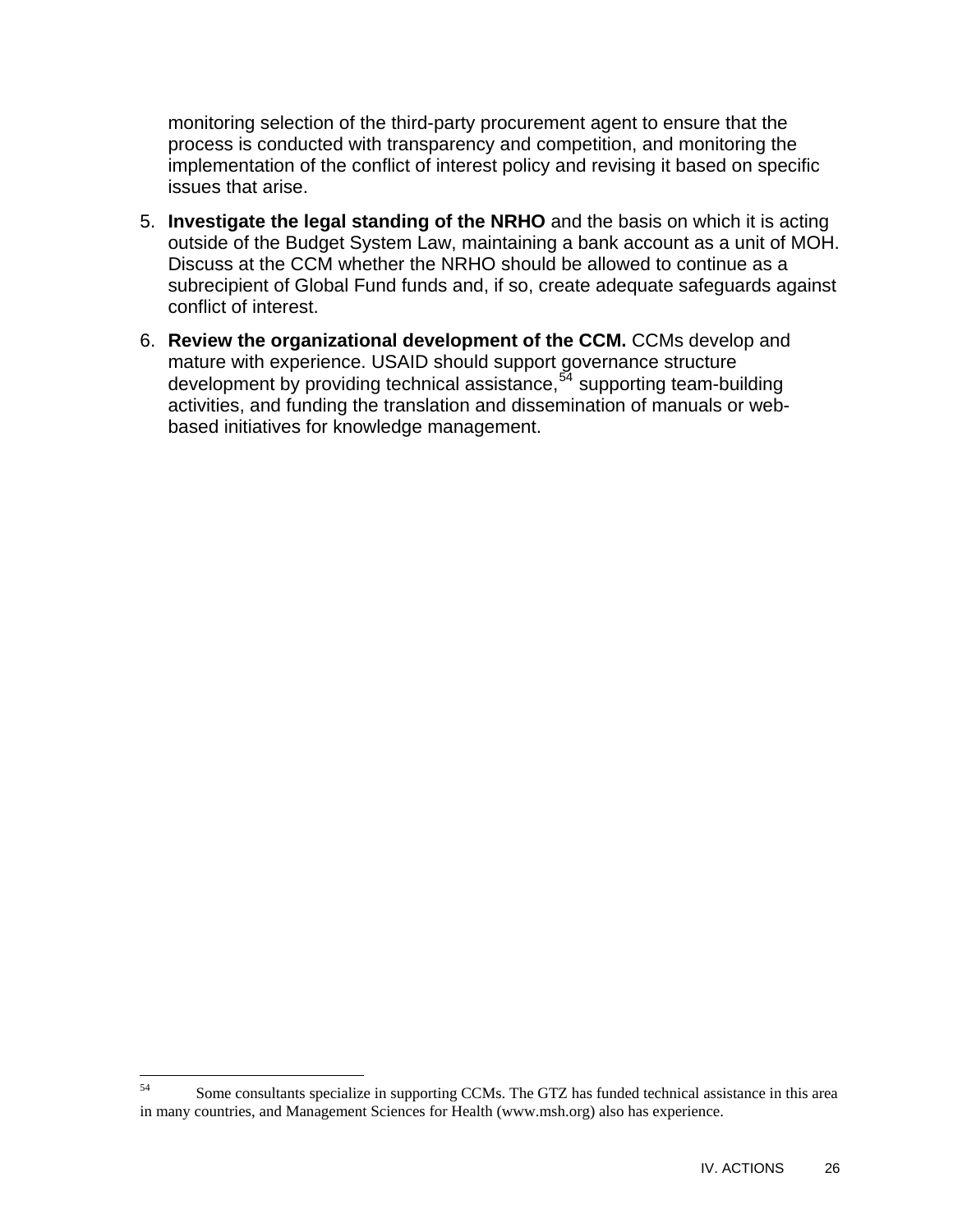## <span id="page-37-0"></span>**Bibliography**

Adventist Development and Relief Agency. 2003. Azerbaijan Ministry of Health, State Committee of Statistics et al. Reproductive Health Survey Azerbaijan, 2001. Final Report. Baku/Atlanta.

Balabanova D., McKee M., Pomerleau J., Rose R., and Haerpfer C. 2004. "Cross-Country Comparisons: Health Service Utilization in the Former Soviet Union: Evidence from Eight Countries." *Health Services Research* 39(6).

Centers for Disease Control and Prevention. 2003. *Reproductive, Maternal and Child Health in Eastern Europe and Eurasia: A Comparative Report.* Atlanta, Department of Health and Human Services.

Constitution of Azerbaijan Republic, 1995.

DiTella R., and Savedoff D. 2001. *Diagnosis Corruption: Fraud in Latin America's Public Hospitals*. Washington DC: Inter-American Development Bank, citing a study in Bolivia.

Ensor T. 2004. "Informal Payments for Health Care in Transition Economies." *Social Science & Medicine*, Jan;58(2).

G&G Consulting. 2003. *Interim Report, Health Expenditure Analysis*. Cr. No. 3663. Second Institution Building Technical Assistance (IBTA II).

G&G Consulting. 2005. *Health Financing Study Interim Report*.

Gaal P., and McKee M. 2005. "Fee-for-Service or Donation? Hungarian Perspectives on Informal Payment for Health Care. *Social Science & Medicine* 60. Garmaise D., and Rivers B. 2004. *The Aidspan Guide to Building and Running an Effective CCM*. New York: Aidspan. www.aidspan.org/guides, accessed October 5, 2005.

General Accounting Office. 2003. *Global Fund to Fight AIDS, TB & Malaria Has Advanced in Key Areas, but Difficult Challenges Remain*. GAO-03-601. Available for download at:

http://www.theglobalfund.org/en/links\_resources/library/integrated\_evaluations/, accessed November 2, 2005.

Global Fund. 2004a. *Country Coordinating Mechanisms: A Synthesis and Analysis of Findings from CCM Case Studies, Tracking Study, GNP*. Global Fund Governance and Partnership Committee, April,

www.theglobalfund.org/en/about/structures/ccm\_analysis/.

Global Fund. 2004b. *Country Coordinating Mechanisms: Building Good Governance*. Discussion Paper, June,

www.theglobalfund.org/en/apply/mechanisms/casestudies/default.asp.

Holly J., Akhundov O., and Nolte E. 2004. *Health Care Systems in Transition: Azerbaijan*. European Observatory on Health Systems and Policies.

Hotchkiss, et al. 2004. *Out-of-Pocket Payments and Utilization of Health Services in Albania: Evidence from 3 Districts.* Bethesda, Maryland: PHR plus Project, Abt Associates Inc.

Istanbul Anti-Corruption Action Plan for Armenia, Azerbaijan, Georgia, the Kyrgyz Republic, the Russian Federation, Tajikistan, and Ukraine. 2004. *Review of Legal and Institutional Framework for Fighting Corruption, Azerbaijan.*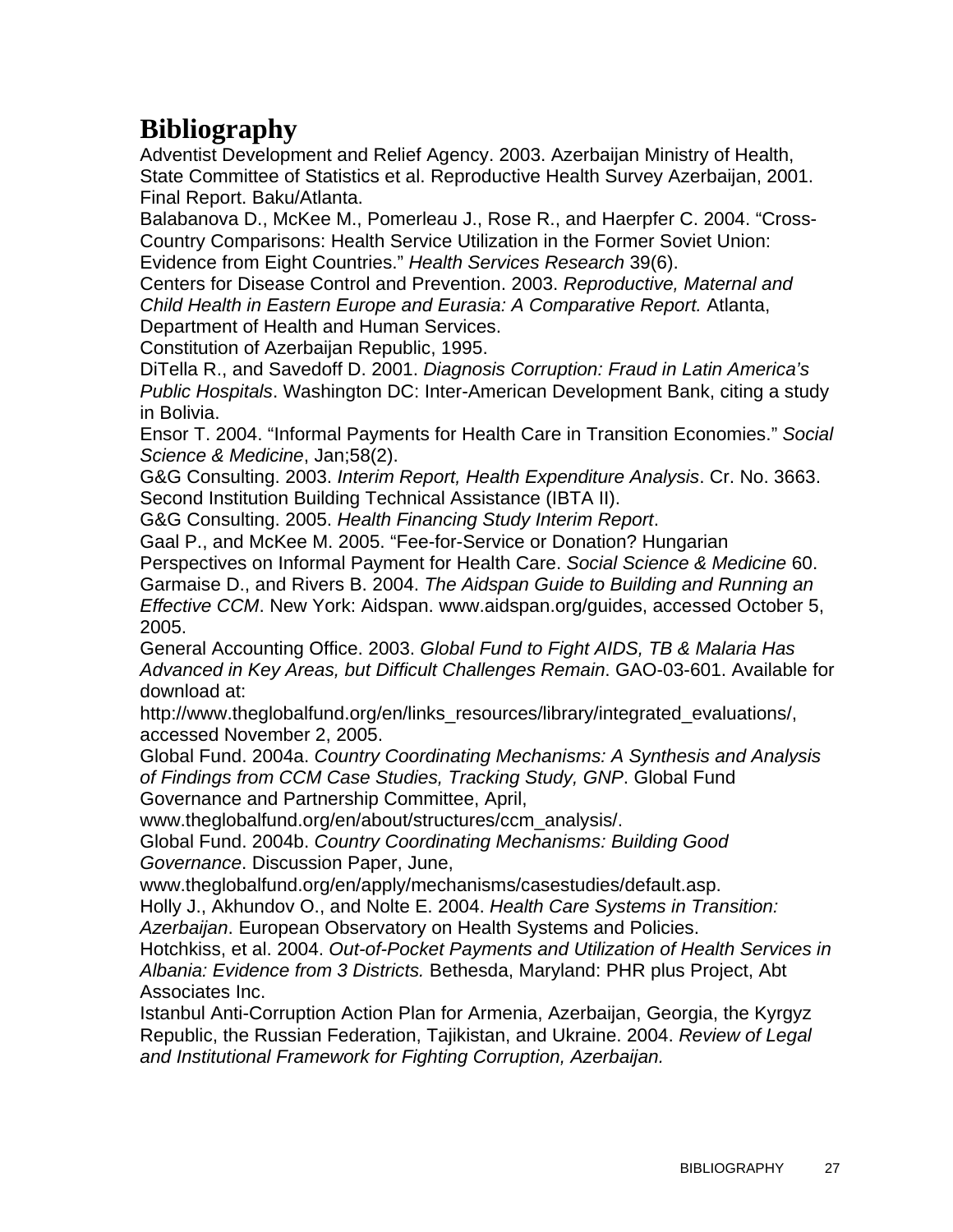Klitgaard R., Maclean-Abaroa R., and Parris H.L. 2000. *Corruption Cities: A Practical Guide to Cure and Prevention*. Washington, D.C., and Oakland, California: World Bank Institute and Institute for Contemporary Studies.

Komesaroff P., and Kerridge I. 2002. "Ethical Issues Concerning Relationships Between Medical Practitioners and the Pharmaceutical Industry." *Medical Journal of Australia* 176.

Kostanyan, A. 2003. *Policy Partnership in Combating Corruption in the South Caucasus Region*. Durham, NC: Duke University.

Krastev, I. 2004. *Shifting Obsessions: Three Essays on the Politics of Anticorruption*. Budapest and New York: Central European University Press.

Lash, E. 2002. *Azerbaijan and Corruption.* Somersville, Massachusetts: Tufts University.

*Medicine Prices*. http://www.haiweb.org/medicineprices/

Miller, W., Grodeland, A., and Koshechkina, T. 2001. *A Culture of Corruption: Coping with Government in Post-Communist Europe*. Budapest and New York: Central European University Press.

MOH Azerbaijan, Interview with Director of Foreign Relations Department, October 12, 2005.

MOH Azerbaijan, Interview with Director of Personnel, October 19, 2005. MOH Azerbaijan, Interview with Director of Pharmaceutical Services, October 19,

2005.

MOH Azerbaijan, Interview with WHO Country Representative, October 12, 2005. MOH, Azerbaijan, www.mednet.az (Ministry of Health of Azerbaijan Internet Portal), 2002.

Office of Inspector General. 1998. *OIG Compliance Program Guidance for Hospitals.* Federal Register 63: 8987–98.

Pereira, A. 2005. *Armenian Reproductive Health Sector System Review: Structure and System Inefficiencies that Hinder Reproductive Health/MCH Service Delivery*. Report prepared by Emerging Markets Group, Ltd. for USAID, under Project NOVA. State Program on Poverty Reduction and Economic Development. 2004. *Annual Progress Report 2003*. Baku.

State Statistical Committee of the Republic of Azerbaijan. 2003. *Statistical Yearbook of Azerbaijan*. Baku: State Statistical Committee of Azerbaijan.

Sultanova, A. 2005. "Arrested on Conspiracy." *Baku Sun* 9(41): October 21. Transparency International. Forthcoming, March 2006. *2006 Global Corruption Report*. www.transparency.org.

UNICEF Azerbaijan. 2000. Multiple Indicator Cluster Survey. Baku, UNICEF. USAID. 1996. Russia Health Regulatory Reform Project. Boston University School of Public Health.

USAID. 2005. *A Strategic Framework for Combating Corruption and Promoting Integrity in the Europe and Eurasia Region: Transparency-Accountability-Prevention-Enforcement-Education*. Discussion draft. USAID Bureau for Europe and Eurasia. Van Lerberghe, W., et al. 2002. "When staff is Underpaid: Dealing with the Individual Coping Strategies of Personnel." *Bulletin of the World Health Organization* 80.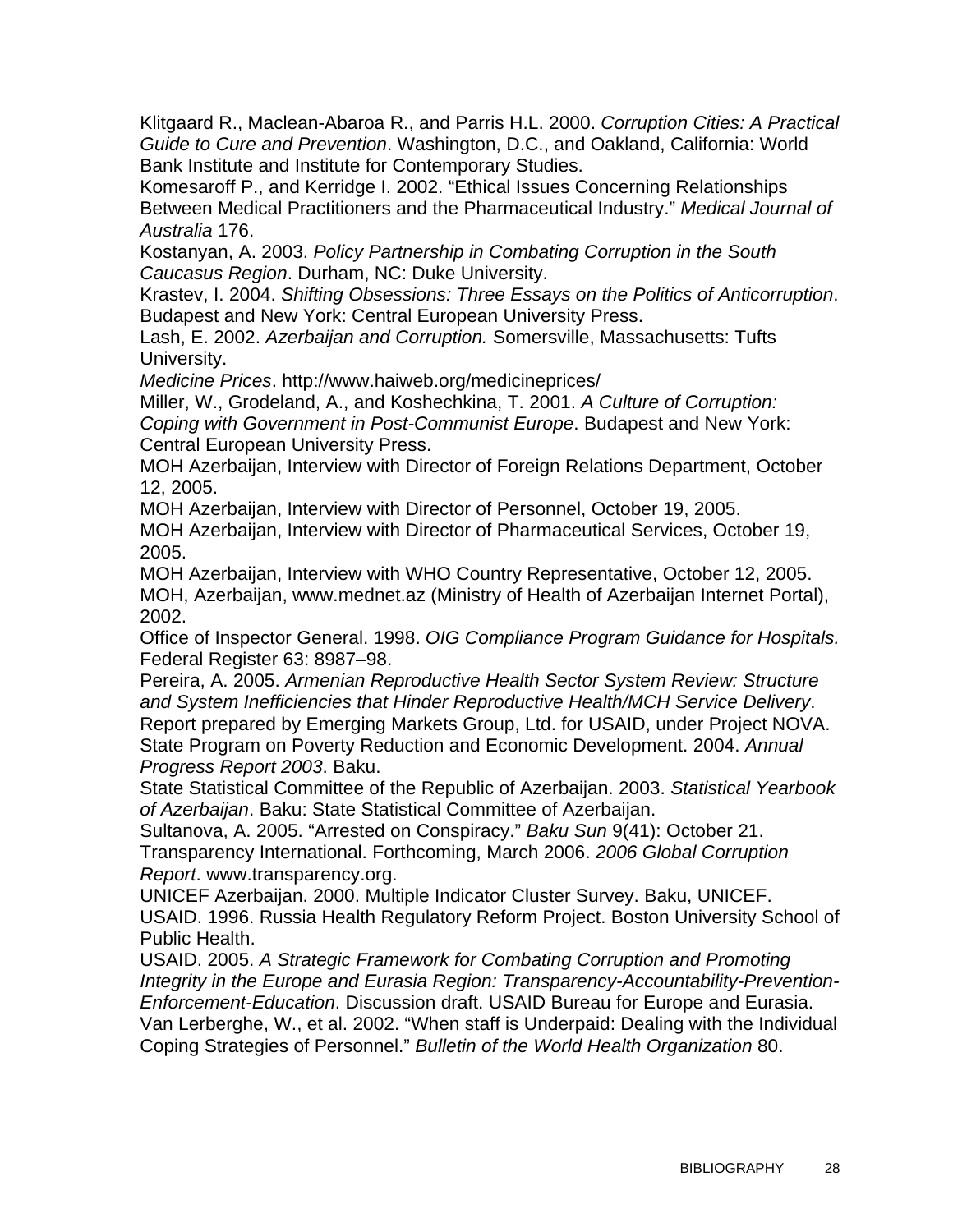Vian, T. 2003. *Corruption in the Health Sector in Albania*. Boston: Boston University School of Public Health, prepared for Management Systems International, Inc., under contract to USAID/Tirana.

Vian and Burak. 2005. *Bad but Important: Beliefs About Informal Payments in Albania*. (Under review.)

Vian, T, Gryboski, T, Hall, R, and Sinoimeri Z. 2005. "Informal Payments in Government Health Facilities in Albania: Results of a Qualitative Study." *Social Science & Medicine* August (online); in press.

Wazana, A. 2000. "Physicians and the Pharmaceutical Industry: Is a Gift Ever Just a Gift?" *Journal of the American Medical Association* 283:373–80.

World Bank. 2005. Azerbaijan Health Sector Review Note.

World Bank. 2003. Azerbaijan. Country Procurement Assessment Report, No. 26778-AZ. June.

World Bank. 2000. *Anticorruption in Transition: A Contribution to the Policy Debate*. Washington, D.C.: World Bank.

World Health Organization. 1996. *Health Care Systems in Transition*. WHO Regional Office for Europe.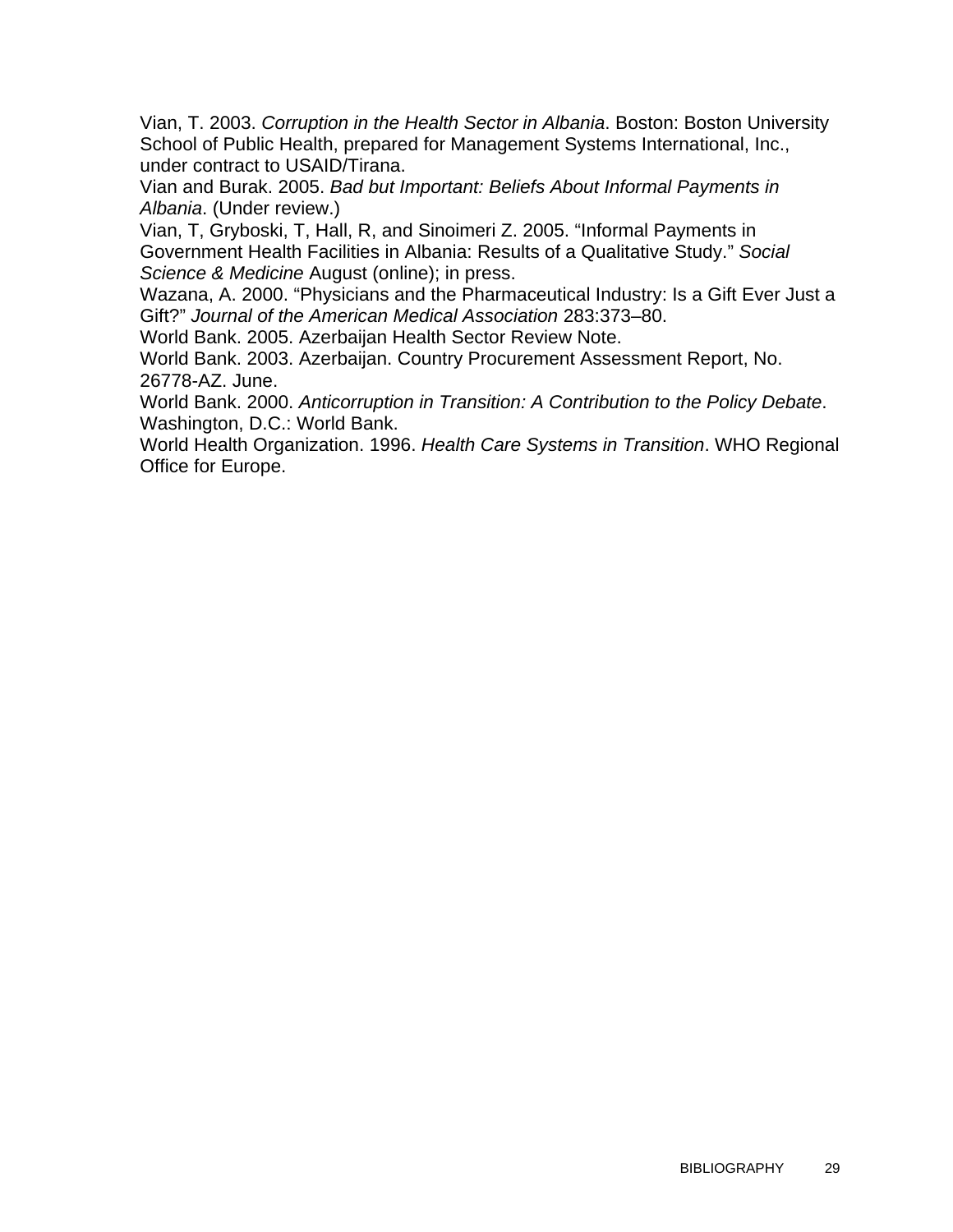## <span id="page-40-0"></span>**Annex A: Elements of Laws to Regulate Private Practice of Medicine\***

Items in *italics* have special relevance for increasing accountability and transparency and reducing conflict of interest

| <b>Area of Law</b>                                             | <b>Requirements or Main Elements of Law</b>                                                                                                                                                                                                         |
|----------------------------------------------------------------|-----------------------------------------------------------------------------------------------------------------------------------------------------------------------------------------------------------------------------------------------------|
| State licensing of physicians                                  | Law must state it is illegal to practice medicine without a license; specify what<br>is "practice of medicine"; if licensing by specialty, then specify categories,<br>definitions                                                                  |
| Minimum qualifications for<br>eligibility to practice medicine | Approved training, competency testing, character, and criminal record                                                                                                                                                                               |
| Ownership of facilities                                        | Disclosure of ownership; limits on types of ownership allowed and locations;<br>restriction on ownership of affiliated facilities such as pharmacies,<br>laboratories, or radiology facilities; and required financial standing for<br>ownership    |
| Physical facility requirements                                 | Minimum floor space and structural requirements, utilities, hygiene,<br>equipment, other approvals, and inspection and enforcement requirements<br>(how violations will be detected and corrected, what will happen if corrections<br>are not made) |
| Staffing                                                       | Minimum levels, levels in relation to volume, training, or experience                                                                                                                                                                               |
| Controlling diversion from the                                 | Options/issues:                                                                                                                                                                                                                                     |
| public healthcare system                                       | 1) require approval by the employer for private practice (specify hours,<br>limitations on actions to divert patients)                                                                                                                              |
|                                                                | 2) pay by contract in public service (this may be preferable to keeping doctors<br>in civil service and requiring special permission for private practice)                                                                                          |
|                                                                | 3) make public employment conditional on compliance (loss of license for<br>private practice)                                                                                                                                                       |
| Use of public facilities in private                            | Options/issues:                                                                                                                                                                                                                                     |
| practice                                                       | 1) allow private practice, specify hours, types of procedures, quality assurance<br>mechanisms                                                                                                                                                      |
|                                                                | 2) charge for rent or services in the public clinic                                                                                                                                                                                                 |
|                                                                | 3) admitting privileges (criteria for granting, barring)                                                                                                                                                                                            |
| Price regulation                                               | Price controls (are they desirable, how to set); balance billing (billing in excess<br>of insurance payment); posted charges (requirements to list);<br>nondiscrimination (barring differential pricing)                                            |
| Capacity regulation                                            | Permission to practice in a geographic area, limits on investment and<br>equipment (required certificates of need)                                                                                                                                  |
| Professional liability                                         | Defining physician's liability for professional negligence; define standard of<br>care; measure of damages; dispute resolution procedures; financial<br>quarantees                                                                                  |
| Patient rights                                                 | Disclosure and information; informed consent; right to refuse treatment; right<br>to medical records; obligation to treat; nondiscrimination; complaints about<br>violations                                                                        |
| Establishment/termination of<br>physician-patient relationship | Defining point at which relationship is established; defining obligations for<br>continuity of care or referral                                                                                                                                     |
| Public health reporting                                        | Reportable diseases and vital statistics, case finding, abuse reports,                                                                                                                                                                              |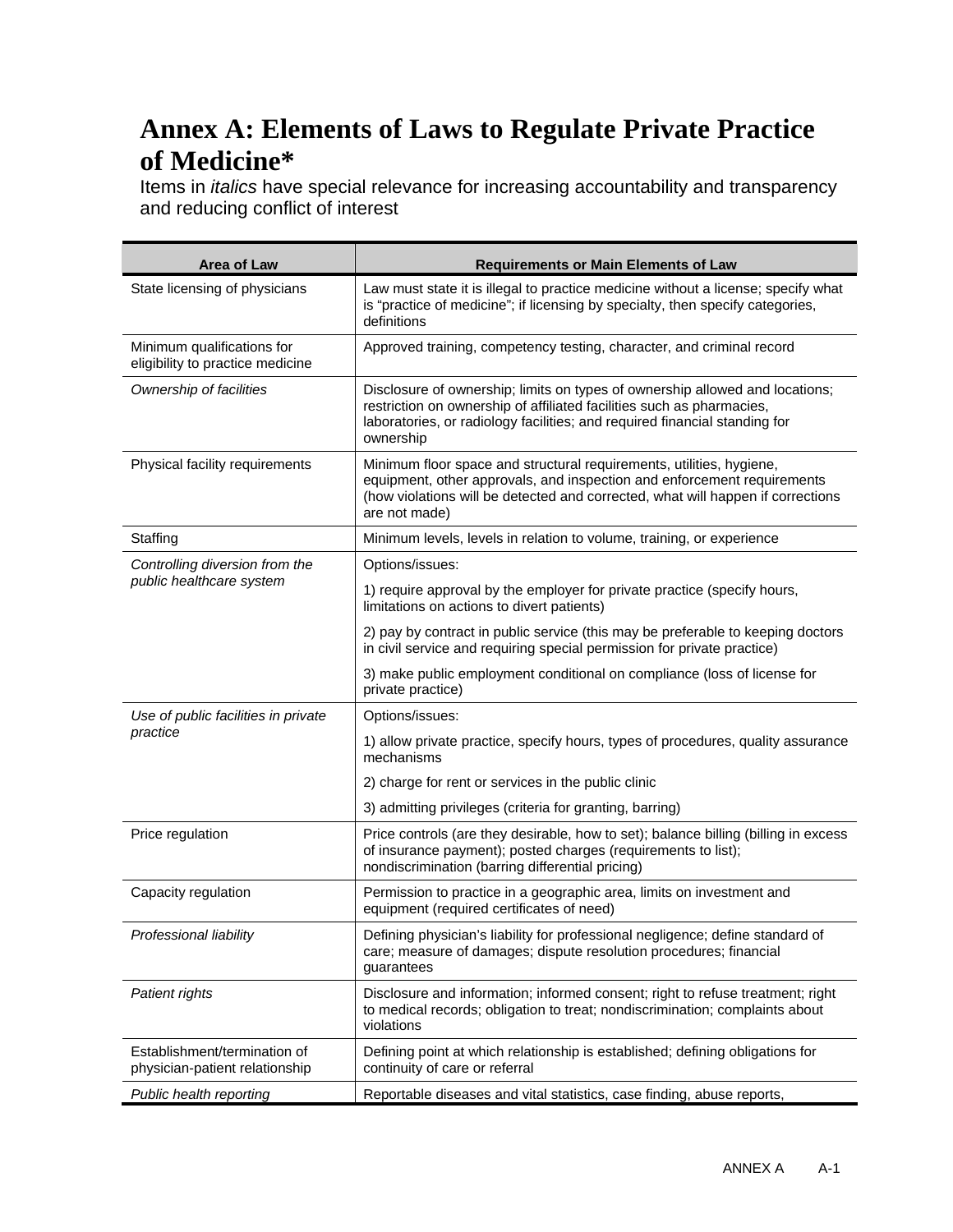| Area of Law                                          | <b>Requirements or Main Elements of Law</b>                                                                                                                                                                                                                                         |
|------------------------------------------------------|-------------------------------------------------------------------------------------------------------------------------------------------------------------------------------------------------------------------------------------------------------------------------------------|
| requirements                                         | immunization                                                                                                                                                                                                                                                                        |
| Advertising                                          | Bans or limits; requirements on content; system for adjudicating disputes;<br>sanctions                                                                                                                                                                                             |
| Maintenance of medical records                       | Positive obligation to maintain; privilege requirements (limits to confidentiality)                                                                                                                                                                                                 |
| Prescribing authority                                | Links between pharmaceutical law and physician licensing law; special<br>authority for highly dangerous substances; specialty regulations, if desired;<br>written prescriptions (requirements); generic prescribing; permission to sell<br>drugs                                    |
| Physician extenders                                  | Process for qualifying physician extenders (nurse-practitioners, physician<br>assistants)                                                                                                                                                                                           |
| Registration and re-registration:<br>license renewal | Continuing medical education rules; competency testing; availability of<br>licensing data (public release)                                                                                                                                                                          |
| What body sets the rules?                            | MOH or independent body (if MOH, need to control for possible MOH abuse<br>of power over private licenses in order to punish doctors who are critical of<br>MOH action); inclusion of public members on independent board (to balance<br>physician interests); national or regional |
| Suspension and revocation of<br>license              | Procedures for revoking or suspending license; action in emergencies; cause<br>for license action; drug/alcohol abuse (impaired physicians); poor-quality<br>medical care (method of proof)                                                                                         |

\*Source: USAID, 1996.